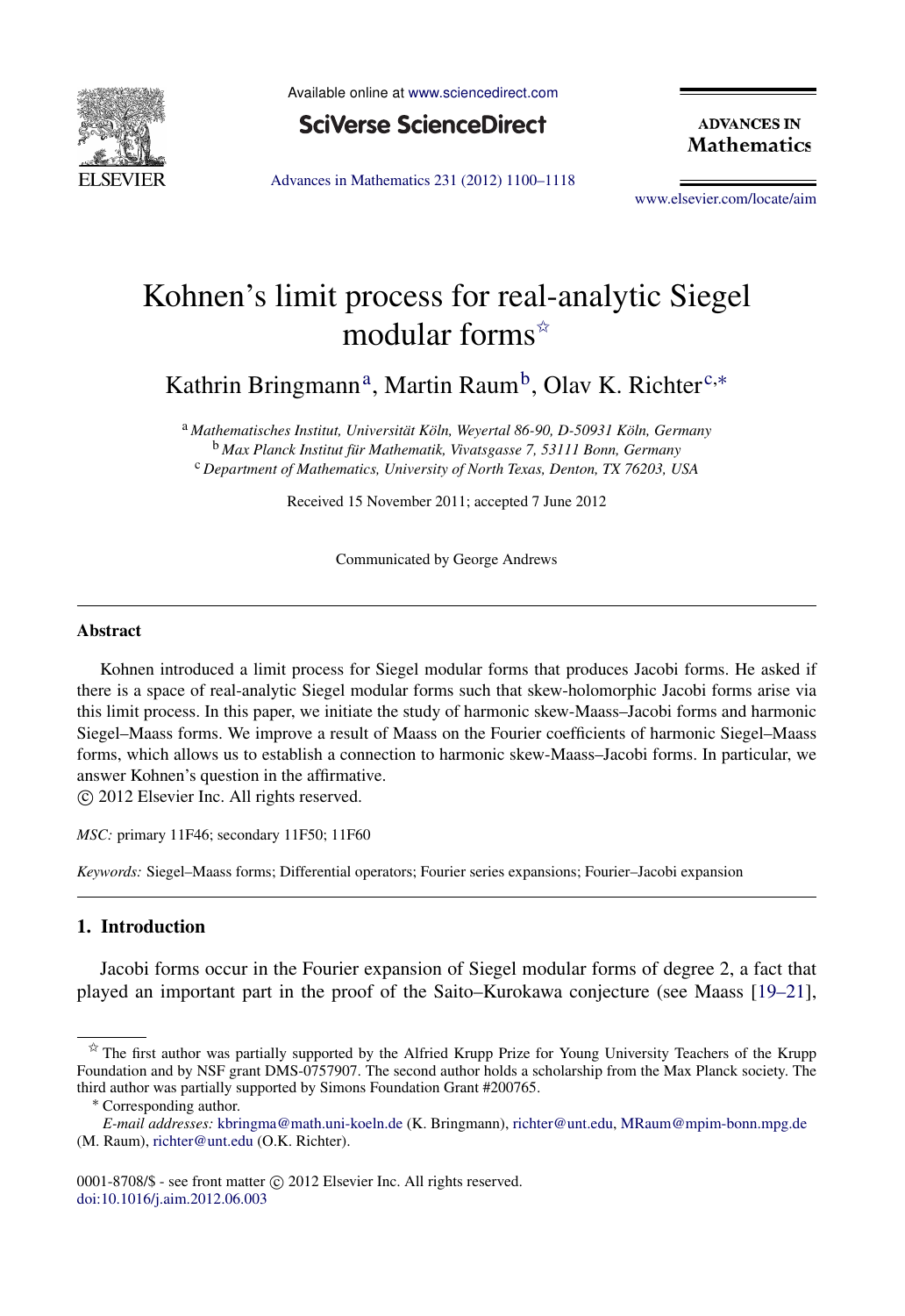Andrianov [\[1\]](#page-17-0), Zagier [\[32\]](#page-18-1), and Eichler and Zagier [\[10\]](#page-17-1)). The theory of Jacobi forms has grown enormously since then leading to beautiful applications in many areas of mathematics and physics. Several of these applications rely on real-analytic Jacobi forms, and it has been necessary to investigate such forms in detail (see Skoruppa [\[29,](#page-18-2)[30\]](#page-18-3), Berndt and Schmidt [\[2\]](#page-17-2), and Pitale [\[27\]](#page-18-4), the first and the third author [\[5\]](#page-17-3), and more recently [\[4\]](#page-17-4)). For instance, the real-analytic Jacobi forms in Zwegers [\[33\]](#page-18-5) are examples of harmonic Maass–Jacobi forms [\[4\]](#page-17-4) that are absolutely vital to the theory of mock theta functions. These real-analytic Jacobi forms also impact the theory of Donaldson invariants of  $\mathbb{CP}^2$  that are related to gauge theory (see for example Göttsche and Zagier [[13\]](#page-18-6), Göttsche et al. [[12\]](#page-18-7), and Malmendier and Ono [\[24\]](#page-18-8)), and they emerge in recent work on the Mathieu moonshine (see for example Eguchi et al. [\[9\]](#page-17-5)).

The interplay of holomorphic Jacobi forms and holomorphic Siegel modular forms is well understood, but the analogous situation for real-analytic forms is still mysterious and only partial progress has been made. For example, current work of Dabholkar et al. [\[7\]](#page-17-6) on quantum black holes and mock modular forms features mock Jacobi forms (which can also be viewed as holomorphic parts of harmonic Maass–Jacobi forms [\[4,](#page-17-4)[5\]](#page-17-3)) that occur as Fourier coefficients of meromorphic Siegel modular forms. Kohnen [\[15,](#page-18-9)[16\]](#page-18-10) suggests a completely different approach to connect real-analytic Jacobi forms and Siegel modular forms. We use Kohnen's approach to shed more light on the relation of Jacobi forms and Siegel modular forms in the real-analytic world. Let *F* be a real-analytic Siegel modular form of degree 2 with Fourier–Jacobi expansion

<span id="page-1-0"></span>
$$
F(Z) = \sum_{m \in \mathbb{Z}} \phi_m(\tau, z, y') e^{2\pi i m x'},
$$
\n<sup>(1)</sup>

where throughout the paper,  $Z = \begin{pmatrix} 7 & 2 \\ 7 & 7 \end{pmatrix}$  $\begin{pmatrix} \tau & z \\ z & \tau' \end{pmatrix} \in \mathbb{H}_2$  (the Siegel upper half space of degree 2) with  $\tau = x + iy$ ,  $z = u + iv$ , and  $\tau' = x' + iy'$ . In general,  $\phi_m$  is not a Jacobi form due to the dependence on  $y'$ . However, in the special case that  $F$  in [\(1\)](#page-1-0) is Maass' [\[22\]](#page-18-11) nonholomorphic Siegel–Eisenstein series of degree 2 and of type  $(\frac{1}{2}, k - \frac{1}{2})$ , Kohnen [\[15,](#page-18-9)[16\]](#page-18-10) employs the limit

<span id="page-1-1"></span>
$$
\mathcal{L}(\phi_m) := \lim_{\delta \to \infty} e^{\frac{\delta}{2}} e^{2\pi m \frac{v^2}{y}} \phi_m \left(\tau, z, \frac{\delta}{4\pi m} + \frac{v^2}{y}\right) \quad (m > 0) \tag{2}
$$

to produce skew-holomorphic Jacobi forms of weight *k* and index *m*. Naturally, he asks if there is a space of real-analytic Siegel modular forms such that the limit [\(2\)](#page-1-1) always yields skewholomorphic Jacobi forms. Note also that if  $F$  is a holomorphic Siegel modular form of weight *k*, then [\(2\)](#page-1-1) gives precisely the *m*-th Fourier–Jacobi coefficient of *F*, i.e., a holomorphic Jacobi form of weight *k* and index *m*.

In this paper, we consider the space  $\widehat{M}_k$  of harmonic Siegel–Maass forms of weight *k* (see [Definition 1\)](#page-4-0), which are real-analytic Siegel modular forms of degree 2 and of type  $(\frac{1}{2}, k - \frac{1}{2})$ that are annihilated by the matrix-valued Laplace operator  $\Omega_{\frac{1}{2},k-\frac{1}{2}}$  (defined in [\(4\)\)](#page-3-0). Recall that in the degree one case, Bruinier's and Funke's [\[6\]](#page-17-7) operator  $\xi_k$  maps harmonic weak Maass forms of weight *k* to weakly-holomorphic modular forms of weight 2 − *k*, and the kernel of the map ξ*<sup>k</sup>* consists of weakly-holomorphic modular forms of weight *k*. In [\(6\)](#page-3-1) we define the corresponding operator  $\xi_{\frac{1}{2},k-\frac{1}{2}}^{(2)}$  for Siegel–Maass forms, which provides a duality between the weights *k* and  $3 - k$  $3 - k$  (analogous to the situation of the Jacobi forms in Section 3 and in [\[5\]](#page-17-3)), and forms in the kernel are analogs of "holomorphic" Siegel–Maass forms. In Section [3,](#page-13-0) we introduce the space  $\widehat{J}_{k,m}^{sk}$  of harmonic skew-Maass–Jacobi forms of weight *k* and index *m* (see [Definition 2\)](#page-14-0), which contains the space  $J_{k,m}^{sk}$  of skew-holomorphic Jacobi forms of weight *k* and index *m*. We use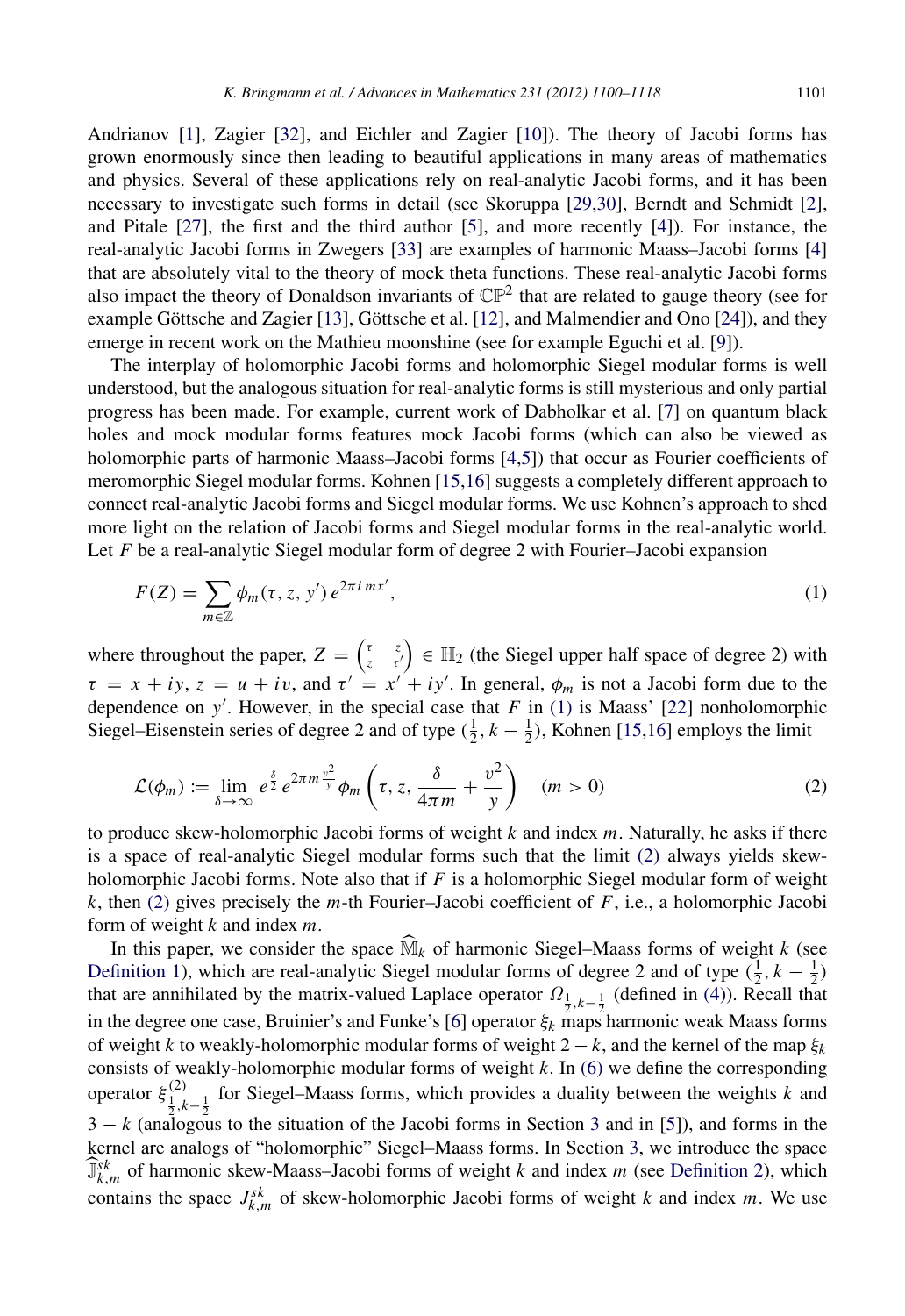Kohnen's limit process to prove the following theorem, which connects  $\widehat{\mathbb{J}}_{k,m}^{s,k}$  and  $\widehat{\mathbb{M}}_k$ , and in particular, answers Kohnen's question. Throughout this paper we assume that *k* is an odd integer such that  $k \neq 1, 3$ .

<span id="page-2-1"></span>**Theorem 1.** Let  $F \in \widehat{\mathbb{M}}_k$  with Fourier–Jacobi expansion as in [\(1\)](#page-1-0), and if  $k > 3$  assume that  $\xi_{\frac{1}{2},k-\frac{1}{2}}^{(2)}(F) = 0$ . Let  $m > 0$ . If  $k > 3$ , then  $y^{\frac{1}{2}-k} \mathcal{L} \left( \det Y^{k-\frac{1}{2}} \phi_m \right) \in J_{k,m}^{sk}$ , and if  $k < 0$ , then  $y^{\frac{1}{2} - k} \mathcal{L} \left( \det Y^{k - \frac{1}{2}} \phi_m \right) \in \widehat{\mathbb{J}}_{k,m}^{sk}$ .

The paper is organized as follows. In Section [2,](#page-2-0) we review differential operators for Siegel modular forms and we sharpen a result by Maass on the Fourier expansions of Siegel modular forms that are annihilated by  $\Omega_{\frac{1}{2},k-\frac{1}{2}}$ . In Section [3,](#page-13-0) we discuss harmonic skew-Maass–Jacobi forms. In Section [4,](#page-15-0) we explore Kohnen's limit process and we prove [Theorem 1.](#page-2-1)

#### <span id="page-2-0"></span>2. Differential operators for Siegel modular forms

Maass [\[22\]](#page-18-11) (see also [\[23\]](#page-18-12)) introduces differential operators for Siegel modular forms of degree *n*. In this paper, we focus on real-analytic Siegel modular forms of degree 2 and we only review the relevant results of Maass. Let us start with some standard notation. Let  $M_2(\mathbb{C})$  be the set of 2 × 2 matrices with entries in  $\mathbb C$  and let  $I_2 \in M_2(\mathbb C)$  be the identity matrix. If  $A \in M_2(\mathbb C)$ , then tr(*A*) denotes the trace of *A*. Moreover, let  $Sp_2(\mathbb{R})$  be the symplectic group of degree 2 and let  $Z = \begin{pmatrix} z & z \\ z & z \end{pmatrix}$  $\begin{pmatrix} \tau & z \\ z & \tau' \end{pmatrix} = X + iY \in \mathbb{H}_2$  be a typical variable. As usual, if  $M = \begin{pmatrix} A & B \\ C & D \end{pmatrix} \in Sp_2(\mathbb{R})$  and  $Z \in \mathbb{H}_2$ , then we set

<span id="page-2-2"></span>
$$
M \circ Z := (AZ + B)(CZ + D)^{-1}.
$$

Furthermore, for functions  $G: \mathbb{H}_2 \to \mathbb{C}$  and for fixed  $\alpha, \beta \in \mathbb{C}$  such that  $\alpha - \beta \in \mathbb{Z}$ , we define the slash operator

$$
\left(G\big|_{(\alpha,\beta)}M\right)(Z) := \det(CZ+D)^{-\alpha} \det(C\overline{Z}+D)^{-\beta} G(M\circ Z)
$$
\nfor all  $M = \begin{pmatrix} A & B \\ C & D \end{pmatrix} \in Sp_2(\mathbb{R}).$ 

\n(3)

#### *2.1. Casimir operators*

It is well known that the center of the universal enveloping algebra of  $Sp_2(\mathbb{R})$  is generated by 2 elements, the *Casimir elements*. Their images under the action in [\(3\)](#page-2-2) yield a quadratic and a quartic Casimir operator, which generate the C-algebra of invariant differential operators with respect to the action in [\(3\).](#page-2-2) Maass (see Section 8 in [\[23\]](#page-18-12)) determines this algebra and we now introduce some more notation to give the explicit formulas of these invariant differential operators in Maass [\[23\]](#page-18-12). Let

$$
\partial_Z \coloneqq \begin{pmatrix} \partial_\tau & \frac{1}{2}\partial_z \\ \frac{1}{2}\partial_z & \partial_{\tau'} \end{pmatrix} \quad \text{and} \quad \partial_{\overline{Z}} \coloneqq \begin{pmatrix} \partial_{\overline{\tau}} & \frac{1}{2}\partial_{\overline{z}} \\ \frac{1}{2}\partial_{\overline{z}} & \partial_{\overline{\tau'}} \end{pmatrix},
$$

where  $\partial_w := \frac{\partial}{\partial w} = \frac{1}{2} \left( \frac{\partial}{\partial a} - i \frac{\partial}{\partial b} \right)$  and  $\partial_{\overline{w}} := \frac{\partial}{\partial \overline{w}} = \frac{1}{2} \left( \frac{\partial}{\partial a} + i \frac{\partial}{\partial b} \right)$  for any complex variable  $w = a + ib$ . Set

$$
K_{\alpha} := \alpha I_2 + (Z - \overline{Z})\partial_Z, \qquad \Lambda_{\beta} := -\beta I_2 + (Z - \overline{Z})\partial_{\overline{Z}},
$$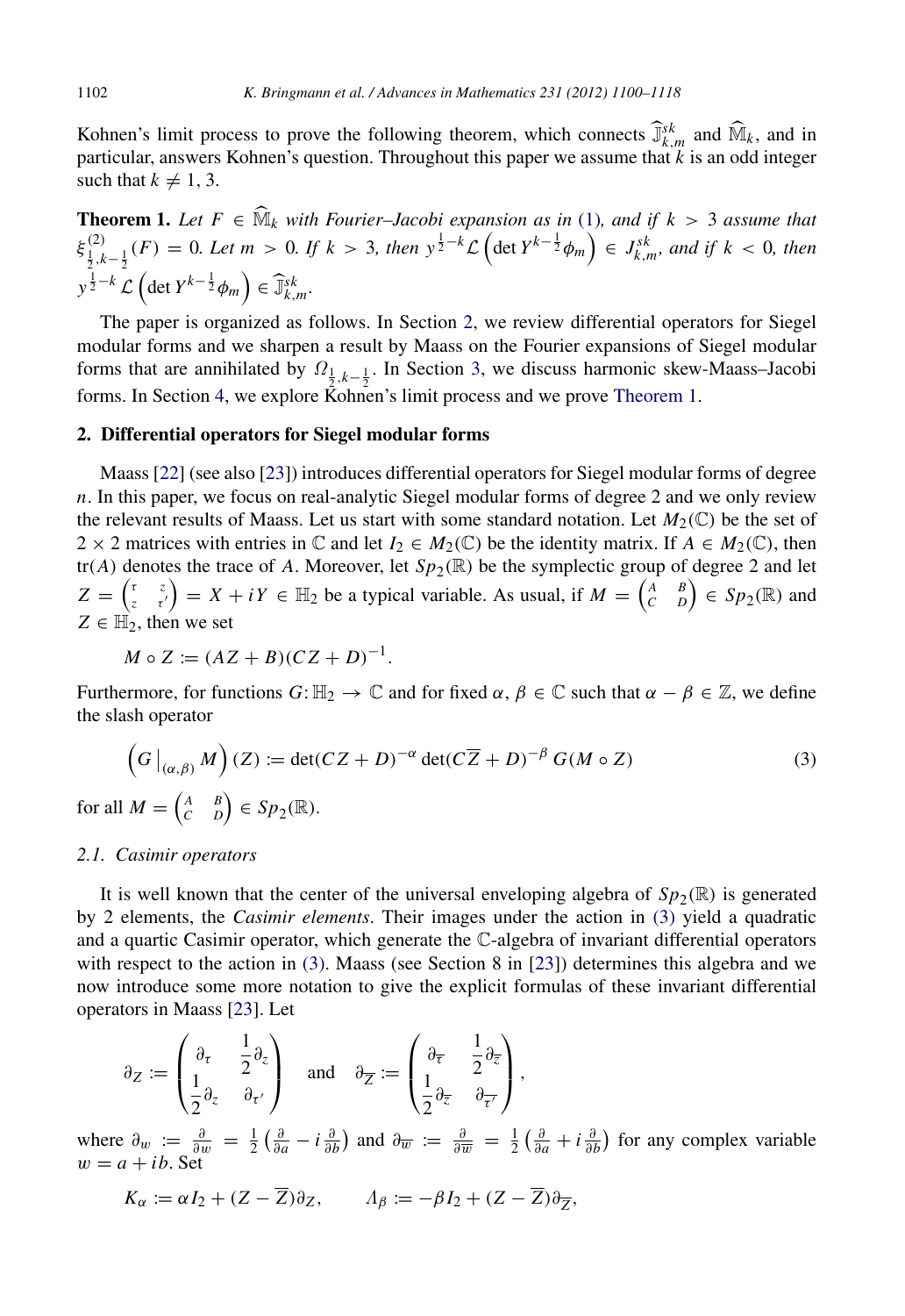and

$$
\Omega_{\alpha,\beta} := \Lambda_{\beta - \frac{3}{2}} K_{\alpha} + \alpha \left( \beta - \frac{3}{2} \right) I_2
$$
  
= 
$$
-4Y^{\dagger} (Y \partial_{\overline{Z}}) \partial_Z - 2i \beta Y \partial_Z + 2i \alpha Y \partial_{\overline{Z}}.
$$
 (4)

Finally, if  $A_{\alpha,\beta}^{(1)} := \Omega_{\alpha,\beta} - \alpha(\beta - \frac{3}{2})I_2$ , then

$$
H_1^{(\alpha,\beta)} := \text{tr}\left(A_{\alpha,\beta}^{(1)}\right) \quad \text{and}
$$
\n
$$
H_2^{(\alpha,\beta)} := \text{tr}\left(A_{\alpha,\beta}^{(1)} A_{\alpha,\beta}^{(1)}\right) - \text{tr}\left(A_{\beta} A_{\alpha,\beta}^{(1)}\right) + \frac{1}{2} \text{tr}\left(A_{\beta}\right) \text{tr}\left(A_{\alpha,\beta}^{(1)}\right)
$$

are two Casimir operators that generate the C-algebra of invariant differential operators with respect to the action in [\(3\).](#page-2-2)

Remark. Nakajima [\[25\]](#page-18-13) (apparently unaware of the Theorem on p. 116 of [\[23\]](#page-18-12)) gives the two invariant differential operators with respect to the action in [\(3\)](#page-2-2) when  $\alpha = \beta = 0$ . The quadratic operator in [\[25\]](#page-18-13) coincides (up to a constant factor) with  $H_1^{(0,0)}$  $\int_1^{(0,0)}$ , but unfortunately, the quartic operator in  $[25]$  is incorrect. This was verified with Singular and Plural  $[8,17]$  $[8,17]$  and the computer code is posted on the author's homepages. Note also that the Fourier series expansions of Siegel–Maass forms in Niwa [\[26\]](#page-18-15) rely on the differential operators of [\[25\]](#page-18-13).

Of particular interest is the operator

$$
\mathcal{C}^{(\alpha,\beta)} := N_{\beta-1} M_{\alpha},\tag{5}
$$

where  $M_{\alpha}$  and  $N_{\beta}$  are the raising and lowering operators, respectively, of Maass [\[22\]](#page-18-11). Recall that

$$
M_{\alpha} := \alpha \left( \alpha - \frac{1}{2} \right) + \left( \alpha - \frac{1}{2} \right) \left( (\tau - \overline{\tau}) \partial_{\tau} + (z - \overline{z}) \partial_{z} + (\tau' - \overline{\tau'}) \partial_{\tau'} \right) + \det(Z - \overline{Z}) \left( \partial_{\tau} \partial_{\tau'} - \frac{1}{4} \partial_{z}^{2} \right)
$$

and  $N_\beta := iM_\beta i$  with  $i(G)(Z) := G(-\overline{Z})$  for any  $G: \mathbb{H}_2 \to \mathbb{C}$ . A direct computation shows that

$$
C^{(\alpha,\beta)} = H_2^{(\alpha,\beta)} + (H_1^{(\alpha,\beta)})^2 + \frac{1}{2}(1+\alpha-\beta)H_1^{(\alpha,\beta)}.
$$

[Theorem 1](#page-2-1) connects skew-holomorphic Jacobi forms and more generally, harmonic skew-Maass–Jacobi forms (see Section [3\)](#page-13-0) with real-analytic Siegel modular forms of type  $(\frac{1}{2}, k - \frac{1}{2})$ . Therefore, we focus on the case  $\alpha = \frac{1}{2}$  and in this case we write  $H_1 := H_1^{(\frac{1}{2}, k - \frac{1}{2})}$  $\frac{1}{1}^{(\frac{1}{2},\kappa-\frac{1}{2})}, H_2 :=$  $H_2^{(\frac{1}{2},k-\frac{1}{2})}$  $2^{(\frac{1}{2},k-\frac{1}{2})}$ , and  $C := C^{(\frac{1}{2},k-\frac{1}{2})}$ . Note that  $C = \xi_{3-k,0}^{(2)} \xi_{\frac{1}{2},k-\frac{1}{2}}^{(2)}$ , where

<span id="page-3-1"></span>
$$
\xi_{k,0}^{(2)} := \det(Y)^{k-\frac{3}{2}} N_0 \quad \text{and} \quad \xi_{\frac{1}{2},k-\frac{1}{2}}^{(2)} := \det(Y)^{k-\frac{3}{2}} M_{\frac{1}{2}} \tag{6}
$$

are higher dimensional generalizations of Bruinier's and Funke's [\[6\]](#page-17-7) operator ξ*k* .

In the spirit of Borel [\[3\]](#page-17-9), it is natural to consider real-analytic Siegel modular forms that are eigenfunctions of the two Casimir operators  $H_1$  and  $H_2$ . Without further restrictions it seems quite hopeless to explicitly describe the Fourier expansions of such forms. Nevertheless, we can

<span id="page-3-0"></span>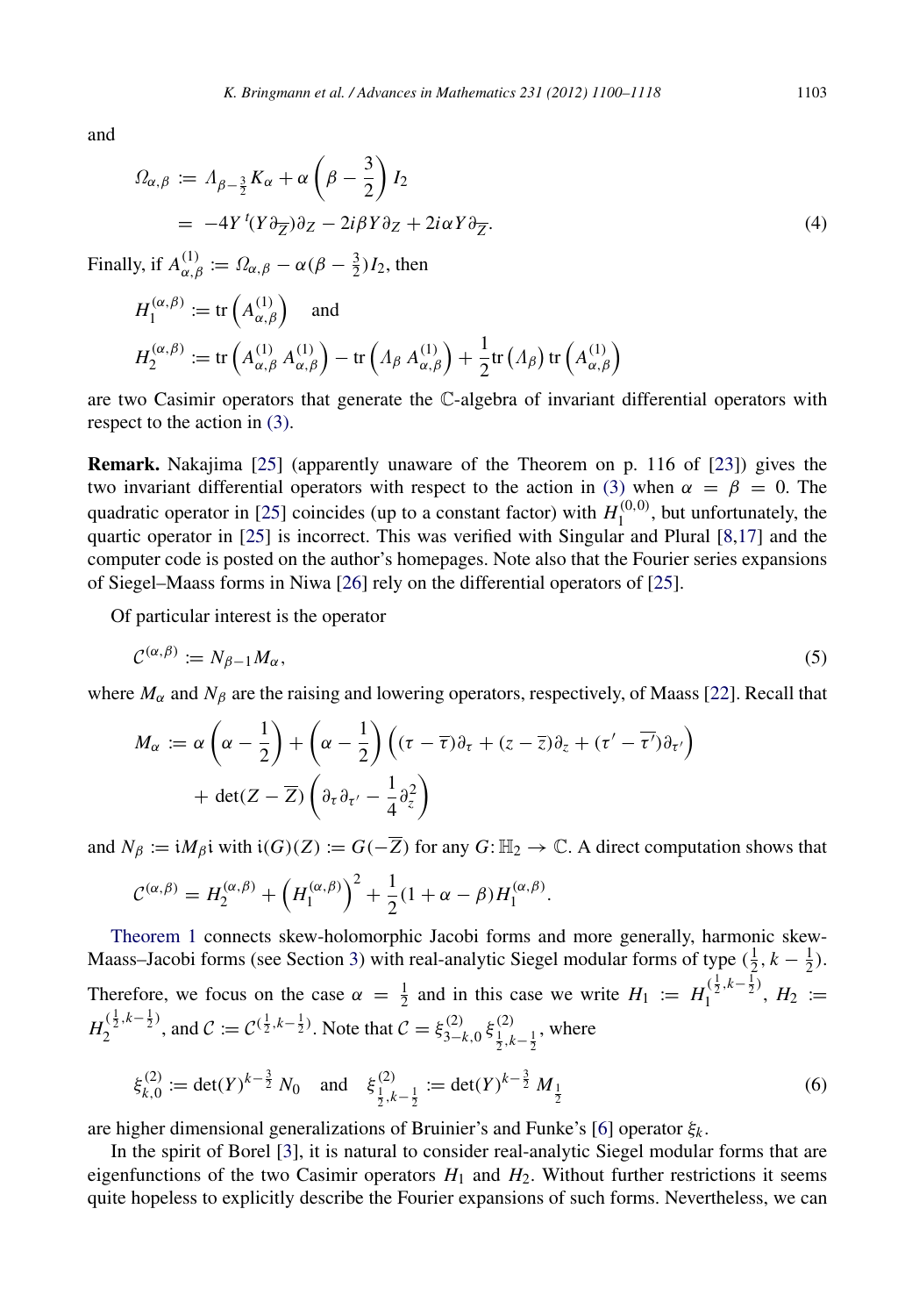use the Laplace operator  $\Omega_{\frac{1}{2},k-\frac{1}{2}}$  in [\(4\)](#page-3-0) to define a subspace of such real-analytic Siegel modular forms, which allows us to explicitly determine their Fourier coefficients.

#### *2.2. Siegel–Maass forms*

Imamoglu and the third author  $[14]$  $[14]$  consider Siegel–Maass forms of degree *n* that are annihilated by the Maass operator  $M_{\frac{n-1}{2}}$ . If  $n = 2$ , then such forms are in the kernel of  $\xi_{\frac{1}{2},k-\frac{1}{2}}^{(2)}$ in [\(6\)](#page-3-1) and hence (in light of the degree 1 case in [\[6\]](#page-17-7)), they are analogs of "holomorphic" Siegel–Maass forms. However, there are also Siegel–Maass forms that play a key role in the proof of [Theorem 1](#page-2-1) (see [Theorem 4\)](#page-15-1), and which are not in the kernel of  $\xi_{\frac{1}{2},k-\frac{1}{2}}^{(2)}$  (see [Proposition 2\)](#page-5-0). Our following definition includes such examples of Siegel–Maass forms.

<span id="page-4-0"></span>**Definition 1.** A harmonic Siegel–Maass form of weight *k* on  $\Gamma := Sp_2(\mathbb{Z})$  is a real-analytic  $F: \mathbb{H}_2 \to \mathbb{C}$  satisfying the following conditions:

- (1) For all  $M \in \Gamma$ ,  $F|_{(\frac{1}{2}, k-\frac{1}{2})} M = F$ .
- (2) We have that  $\Omega_{\frac{1}{2},k-\frac{1}{2}}(F) = 0$ .
- (3) We have that  $|\overline{F}(Z)| \leq C \operatorname{tr}(Y)^N$  for some  $C > 0$  and  $N \in \mathbb{N}$ .

Let  $\widehat{M}_k$  denote the space of such harmonic Siegel–Maass forms of weight *k*.

- **Remarks.** (1) Maass [\[22\]](#page-18-11) essentially shows that if  $G: \mathbb{H}_2 \to \mathbb{C}$  satisfies  $\Omega_{\alpha,\beta}(G) = 0$ , then *G* is annihilated by all invariant differential operators with no constant term for the slash action  $|_{(\alpha,\beta)}$  (for a representation theoretic proof of this fact see [\[28\]](#page-18-17)). Hence  $\widehat{M}_k$  is a subspace of the space of real-analytic Siegel modular forms that are eigenfunctions of both Casimir operators  $H_1$  and  $H_2$ .
- (2) One cannot use the Koecher principle to remove condition (3), since there are harmonic Siegel–Maass forms that have singularities at the Satake boundary of the Siegel upper half space (see [Proposition 1](#page-4-1) in the case that  $k < 0$ ).
- (3) Note that holomorphic Siegel modular forms of weight *k* are annihilated by the matrix-valued Laplace operator  $\Omega_{k,0}$ .
- (4) The space  $\widehat{\mathbb{M}}_k$  is invariant under the action of the Hecke operators (for details on Hecke operators, see Chapter IV of [\[11\]](#page-18-18)): If  $F \in \widehat{M}_k$  and *T* is a Hecke operator, then the definition of the Hecke operator implies that *F* | *T* satisfies (1) and (3) of [Definition 1.](#page-4-0) The covariance property of  $\Omega_{\frac{1}{2},k-\frac{1}{2}}$  (see Section 8 of [\[23\]](#page-18-12)) shows that *F* | *T* satisfies (2) of [Definition 1.](#page-4-0)

Examples of harmonic Siegel–Maass forms can be constructed via the Poincare–Eisenstein ´ series

<span id="page-4-2"></span>
$$
P_{k,s}(Z) := \sum_{M \in \Gamma_{\infty} \backslash \Gamma} \left( \left( \det Y \right)^s \middle|_{\left( \frac{1}{2}, \, k - \frac{1}{2} \right)} M \right) (Z), \tag{7}
$$

where  $\Gamma_{\infty} := \left\{ \begin{pmatrix} A & B \\ C & D \end{pmatrix} \in \Gamma \mid C = 0 \right\}.$ 

**Remark.** Note that  $P_{k,s} = (\det Y)^s E_{s+\frac{1}{2}, s+k-\frac{1}{2}}$ , where  $E_{\alpha,\beta}$  is Maass' [\[22](#page-18-11)[,23\]](#page-18-12) nonholomorphic Eisenstein series. We find that  $P_{k,s}$  converges absolutely if  $2Re(s) + k > 3$ . Maass [\[22\]](#page-18-11) also showed that  $E_{\alpha,\beta}$  is in the kernel of  $\Omega_{\alpha,\beta}$  (provided that  $\alpha - \beta \in 2\mathbb{Z}$  and  $\text{Re}(\alpha + \beta) > 3$ ).

<span id="page-4-1"></span>**Proposition 1.** *If*  $s = 0$  ( $k > 3$ ) or  $s = \frac{3}{2} - k$  ( $k < 0$ ), then  $P_{k,s} \in \widehat{\mathbb{M}}_k$ .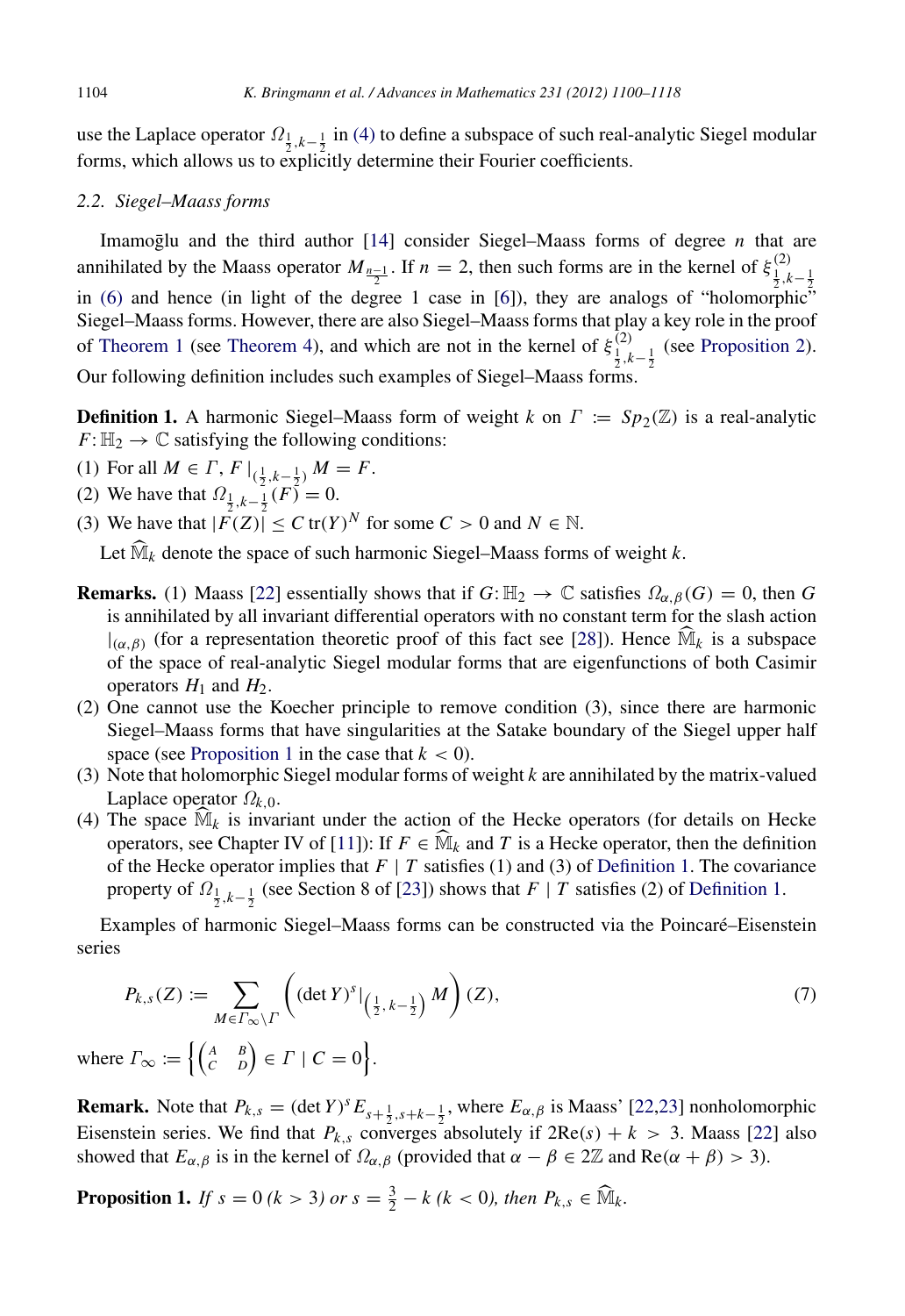Proof. A direct computation shows that

$$
\Omega_{\frac{1}{2},k-\frac{1}{2}}\left((\det Y)^s\right) = -s\left(s - \left(\frac{3}{2} - k\right)\right)(\det Y)^s I_2
$$

and the covariance of  $\Omega_{\frac{1}{2},k-\frac{1}{2}}$  proves that  $\Omega_{\frac{1}{2},k-\frac{1}{2}}(P_{k,s})=0$  for  $s=0$  and  $s=\frac{3}{2}-k$ . Finally, (3) of [Definition 1](#page-4-0) is satisfied for  $E_{s+\frac{1}{2},s+k-\frac{1}{2}}$  and hence also for  $P_{k,s}$ . □

Remark. [Proposition 1](#page-4-1) in combination with Remarks (1) after [Definition 1](#page-4-0) implies that  $\mathcal{C}(P_{k,s}) = 0$  for  $s = 0$  and  $s = \frac{3}{2} - k$ . It is easy to verify that  $\mathcal{C}(P_{k,s}) = 0$  also for  $s = -\frac{1}{2}$  $(k > 4)$  and  $s = 2 - k (k < 1)$ .

Our final result in this subsection gives the image of  $P_{k,s}$  under  $\xi_{\frac{1}{2},k-\frac{1}{2}}^{(2)}$  if  $s = 0$  and  $s = \frac{3}{2} - k$ . In particular, if  $s = \frac{3}{2} - k$ , then  $P_{k,s}$  is not a Siegel–Maass form as in [\[14\]](#page-18-16).

**Proposition 2.** If  $s = 0$ , then  $P_{k,s}$  is already annihilated by  $\xi_{\frac{1}{2},k-\frac{1}{2}}^{(2)}$ . If  $s = \frac{3}{2} - k$ , then

<span id="page-5-0"></span>
$$
\xi_{\frac{1}{2},k-\frac{1}{2}}^{(2)}(P_{k,s}) = \left(k-\frac{3}{2}\right)(k-2) E_{3-k},
$$

*where*  $E_{3-k}$  *is the usual holomorphic Siegel–Eisenstein series of weight*  $3 - k$ .

Proof. A direct computation shows that

$$
M_{\frac{1}{2}}\left((\det Y)^s\right) = s\left(s + \frac{1}{2}\right)(\det Y)^s
$$

which proves the claim.  $\Box$ 

#### *2.3. Fourier series expansions*

Maass [\[22\]](#page-18-11) determines the Fourier series expansions of functions that are in the kernel of  $\Omega_{\alpha,\beta}$ . We will first recall Maass' result (where we have slightly changed the notation of some variables to avoid confusion with our earlier notation), and then we will improve it in the case of harmonic Siegel–Maass forms.

**Theorem 2** ([\[22\]](#page-18-11)). Let  $G(Z) = a(Y, T) e^{i \text{ tr}(TX)}$ , where T is a real symmetric 2  $\times$  2-matrix, and  $suppose \Omega_{\alpha,\beta}(G) = 0$  *where*  $\alpha + \beta \neq 1, \frac{3}{2}, 2$ *. Write* 

<span id="page-5-1"></span>
$$
Y = \sqrt{\det Y} \begin{pmatrix} (x^2 + y^2)y^{-1} & xy^{-1} \\ xy^{-1} & y^{-1} \end{pmatrix}
$$

*and*

 $u := tr(YT), \qquad v := (tr(YT))^2 - 4 det(YT).$ 

*Then*  $a(Y, T)$  *is given as follows:* 

(a) If  $T = 0$ , then

<span id="page-5-2"></span>
$$
a(Y, 0) = \phi(x, y) \det Y^{\frac{1}{2}(1 - \alpha - \beta)} + c_1 \det Y^{\frac{3}{2} - \alpha - \beta} + c_2,
$$
\n(8)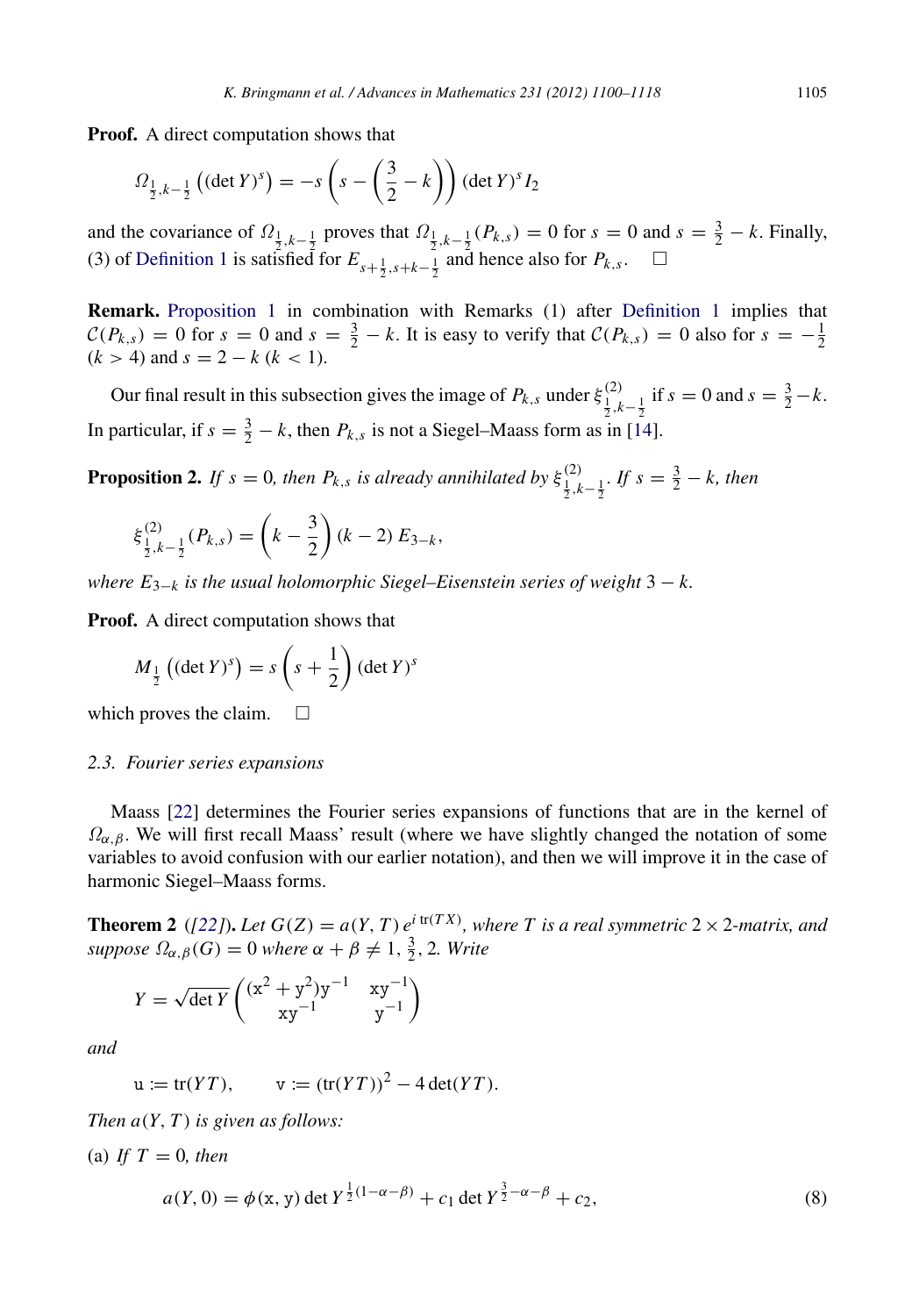*where*  $c_1, c_2 \in \mathbb{C}$  *and*  $\phi(x, y)$  *is an arbitrary solution (analytic for*  $y > 0$ ) *of the wave equation*

$$
y^2(\phi_{xx} + \phi_{yy}) - (\alpha + \beta - 1)(\alpha + \beta - 2)\phi = 0.
$$

(b) *If* rank  $(T) = 1, T > 0$ *, then* 

$$
a(Y, T) = \phi(u) \det Y^{\frac{3}{2} - \alpha - \beta} + \psi(u),
$$
\n(9)

*where* φ *and* ψ *are confluent hypergeometric functions that satisfy the following differential equations*

$$
u\phi'' + (3 - \alpha - \beta)\phi' + (\alpha - \beta - u)\phi = 0
$$
  

$$
u\psi'' + (\alpha + \beta)\psi' + (\alpha - \beta - u)\psi = 0.
$$

In particular, there are four linear independent solutions  $a(Y, T)$  in this case. (c) *If* rank  $(T) = 2, T > 0$ *, then* 

$$
a(Y, T) = \sum_{n=0}^{\infty} g_n(\mathbf{u}) \mathbf{v}^n \quad (|\mathbf{v}| < \mathbf{u}^2), \tag{10}
$$

*where the functions gn*(u) *are recursively defined by*

$$
4(n + 1)^{2}ug_{n+1} + ug_{n}'' + 2(2n + \alpha + \beta)g_{n}' + (2(\alpha - \beta) - u)g_{n} = 0
$$

*and*

$$
g_0(\mathbf{u}) = \mathbf{u}^{1-\alpha-\beta} \psi(\mathbf{u}), \quad \text{with } \psi'(\mathbf{u}) = \frac{1}{\mathbf{u}} \phi(\mathbf{u}), \quad \text{and}
$$

$$
\phi'' = \left(1 + \frac{2(\beta - \alpha)}{\mathbf{u}} + \frac{(\alpha + \beta - 1)(\alpha + \beta - 2)}{\mathbf{u}^2}\right)\phi.
$$

*In particular, there are three linear independent solutions a*(*Y*, *T* ) *in this case.* (d) If rank  $(T) = 2$ , T indefinite, then

$$
a(Y, T) = \sum_{n=0}^{\infty} h_n(v) u^n
$$
  $(u^2 < v),$ 

*where the functions hn*(v) *are recursively defined by*

$$
(n+2)(n+1)h_{n+2} + 4\nu h''_n + 4(\alpha + \beta + n)h'_n - h_n = 0
$$

*and*

$$
(\alpha - \beta)h_1 = 8v^2h_0''' + 4(2 + 3\alpha + 3\beta)vh_0''
$$
  
+ 
$$
(4(\alpha + \beta)^2 + 2(\alpha + \beta - 1) - 2v)h_0' - (\alpha + \beta)h_0,
$$
  

$$
(\beta - \alpha)h_0 = 2vh_1' + (\alpha + \beta)h_1.
$$

In particular, there are four linear independent solutions  $a(Y, T)$  in this case.

*Finally, any solution for the data* { $\alpha$ *,*  $\beta$ *, T*} *is also a solution for the data* { $\beta$ *,*  $\alpha$ *, -T*}*.* 

We now recall some standard special functions, which are needed to state our results in the next theorem and remarks. Let  $M_{\nu,\mu}$  and  $W_{\nu,\mu}$  be the usual M-Whittaker function and W-Whittaker function, respectively, which are solutions to the differential equation

$$
\frac{\partial^2}{\partial w^2} f(w) + \left( -\frac{1}{4} + \frac{v}{w} + \frac{\frac{1}{4} - \mu^2}{w^2} \right) f(w) = 0.
$$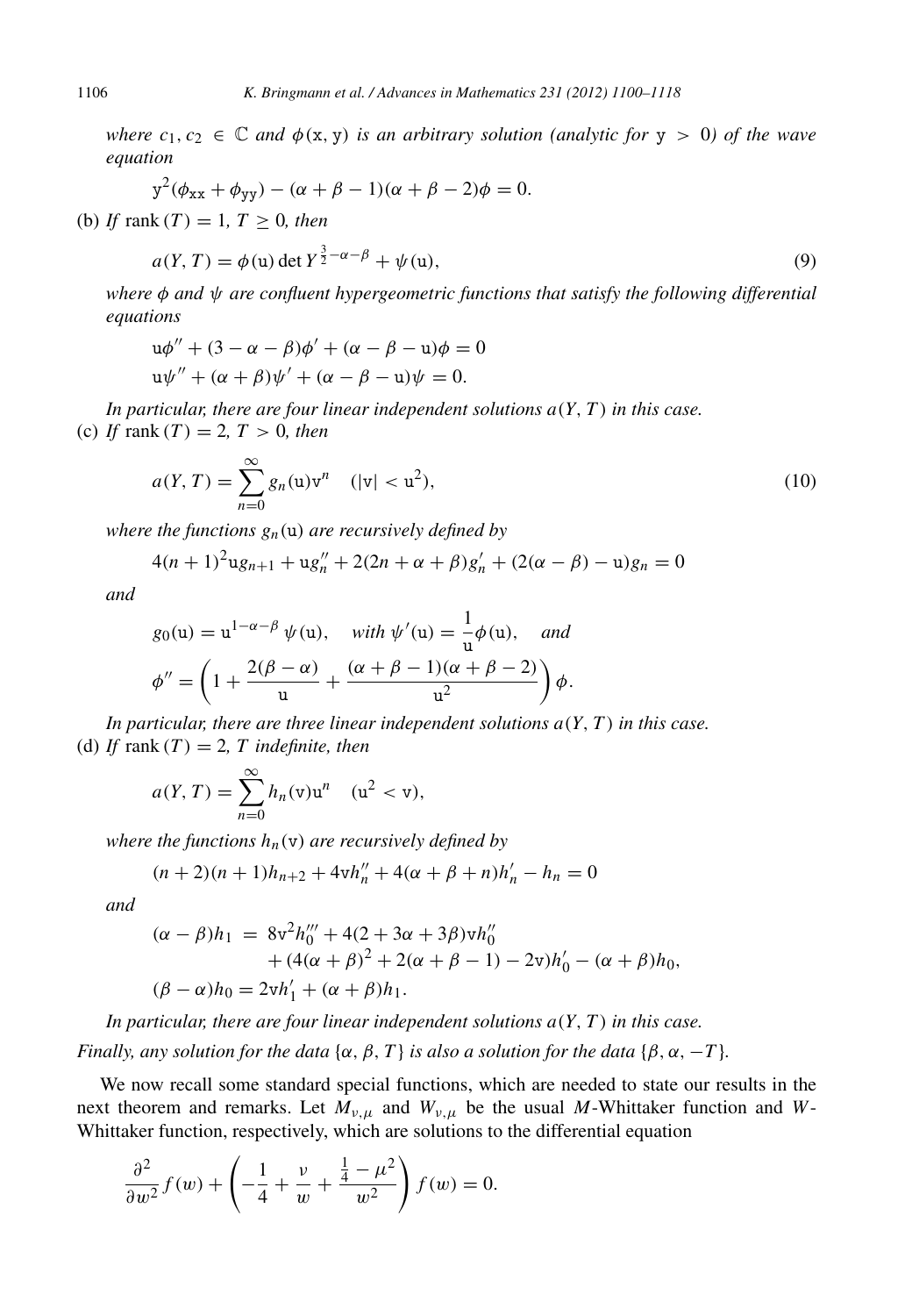For fixed *v* and  $\mu$  we have the following asymptotic behavior as  $y \to \infty$ 

<span id="page-7-3"></span>
$$
M_{\nu,\mu}(y) \sim \frac{\Gamma(1+2\mu)}{\Gamma(\mu-\nu+\frac{1}{2})} y^{-\nu} e^{\frac{y}{2}}
$$
 and  $W_{\nu,\mu}(y) \sim y^{\nu} e^{-\frac{y}{2}},$  (11)

where  $\Gamma(\cdot)$  is the Gamma-function. As usual, let  $\Gamma(a, y) := \int_{y}^{\infty} e^{-w} w^{a-1} dw$  denote the incomplete Gamma-function. If  $y \to \infty$ , then

<span id="page-7-2"></span>
$$
\Gamma\left(a,y\right) \sim y^{a-1} e^{-y}.\tag{12}
$$

Let  $pF_q$  be the generalized hypergeometric series

$$
{}_{p}F_{q}(a_{1},...,a_{p};b_{1},...,b_{q};z) := \sum_{n} \frac{(a_{1})_{n} \cdots (a_{p})_{n}}{(b_{1})_{n} \cdots (b_{q})_{n}} \frac{z^{n}}{n!},
$$

where  $(a)_n := a(a+1)(a+2)\cdots(a+n-1)$  is the Pochhammer symbol. The asymptotic behavior of the generalized hypergeometric function is quite complicated (see for example Section 5.11 of [\[18\]](#page-18-19)), and we only remark here that the generalized hypergeometric function grows rapidly for generic parameters.

Our next theorem sharpens [Theorem 2](#page-5-1) in the case of harmonic Siegel–Maass forms. Note that the exponentials of the Fourier series expansions in [Theorems 2](#page-5-1) and [3](#page-7-0) differ by  $2\pi$ .

# **[Theorem](#page-5-1) 3.** Let  $F(Z) = \sum_{T} a(Y, T) e^{2\pi i \operatorname{tr}(TX)} \in \widehat{\mathbb{M}}_k$ . As in *Theorem* 2 we write

<span id="page-7-0"></span>
$$
u := tr(YT) \quad and \quad v := (tr(YT))^2 - 4 \det(YT),
$$

*and*  $c_1, c_2 \in \mathbb{C}$  *are always constants. Then a(Y, T) is given as follows:* 

(a) If  $T = 0$ , then

<span id="page-7-1"></span>
$$
a(Y, 0) = c_1 \det Y^{\frac{3}{2} - k} + c_2,\tag{13}
$$

*which is in the kernel of*  $\xi_{\frac{1}{2},k-\frac{1}{2}}^{(2)}$  *if and only if*  $c_1 = 0$ *.* 

(b) If rank  $(T) = 1, T \ge 0$ , then two of the four fundamental solutions of (b) in [Theorem](#page-5-1) 2 do *not occur. Any Fourier coefficient that occurs is of the form*

$$
c_1 \mathbf{u}^{k-2} \det Y^{\frac{3}{2}-k} e^{2\pi \mathbf{u}} \Gamma(2-k, 4\pi \mathbf{u}) + c_2 \mathbf{u}^{-\frac{k}{2}} W_{\frac{1-k}{2}, \frac{k-1}{2}} (4\pi \mathbf{u}),
$$

and  $\xi_{\frac{1}{2},k-\frac{1}{2}}^{(2)}$  $a(Y, T)e^{2\pi i \text{ tr}(TX)} = 0$  *if and only if*  $c_1 = 0$ *.* 

(c) If  $\text{rank}(T) = 2, T > 0$ , then two of the three fundamental solutions of (c) in [Theorem](#page-5-1) 2 do *not occur. Any Fourier coefficient that occurs is of the form*

$$
c_1 \sum_{n=0}^{\infty} g_n(2\pi \mathbf{u}) (4\pi^2 \mathbf{v})^n
$$

*with g<sup>n</sup> as in (c) of [Theorem](#page-5-1)* 2 *and*

$$
g_0(\mathbf{u}) = \mathbf{u}^{1-k} \int_{\mathbf{u}}^{\infty} \tilde{\mathbf{u}}^{-1} W_{1-k,(\text{sgn}k)(k-\frac{3}{2})}(2\tilde{\mathbf{u}}) d\tilde{\mathbf{u}},
$$
  
and  $\xi_{\frac{1}{2},k-\frac{1}{2}}^{(2)} (a(Y,T)e^{2\pi i \operatorname{tr}(TX)}) = 0$  if and only if  $c_1 = 0$ .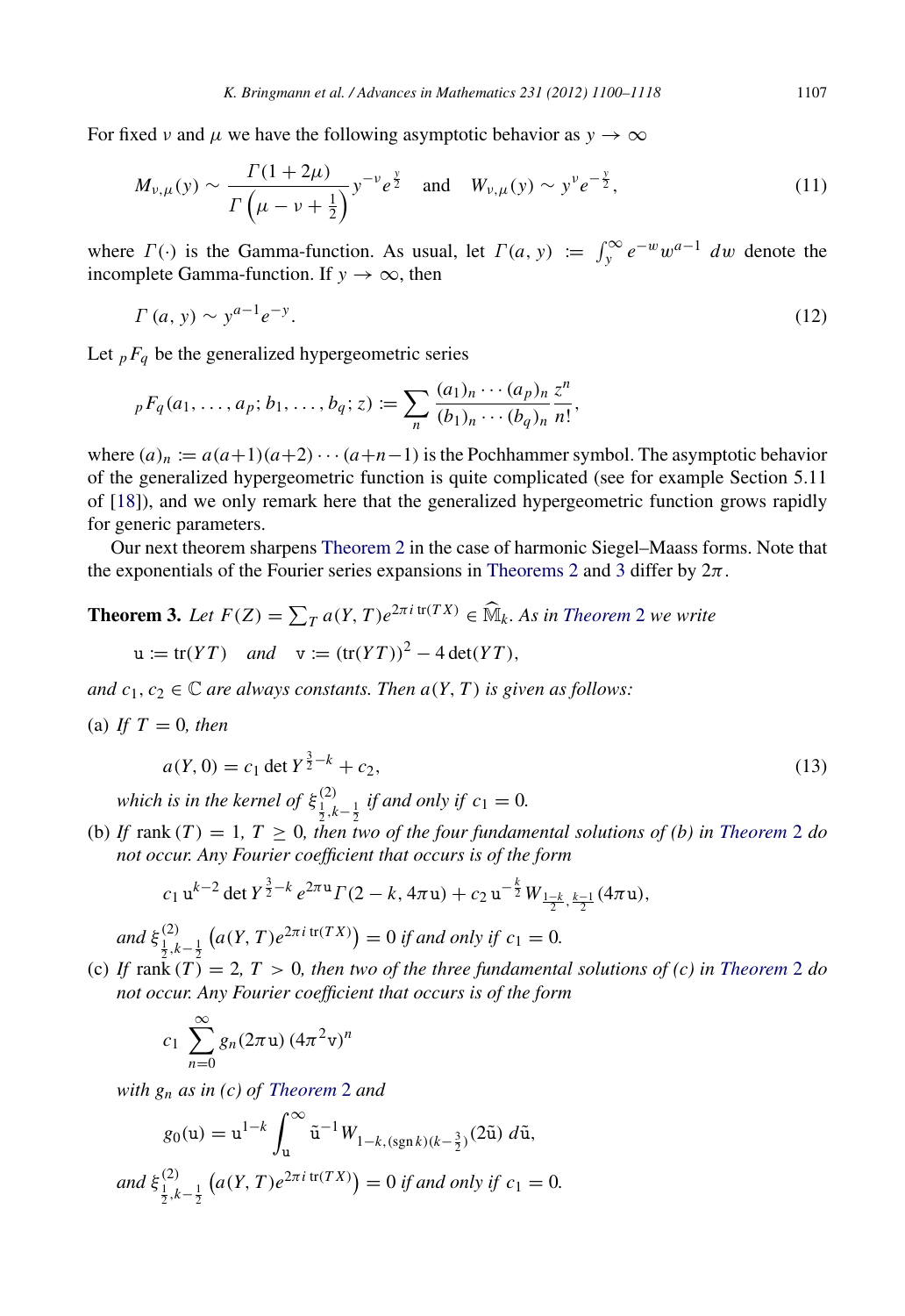(d) If  $rank(T) = 2$ , T indefinite, then three of the four fundamental solutions of (d) in *[Theorem](#page-5-1)* 2 *do not occur.*

Before we prove [Theorem 3](#page-7-0) we give the additional solutions (computed with Mathematica) of [Theorem 2](#page-5-1) that do not occur in [Theorem 3.](#page-7-0)

**Remarks.** (b) If rank  $(T) = 1, T > 0$ , then the two additional fundamental solutions are

$$
\mathbf{u}^{k-2}e^{2\pi \mathbf{u}} \quad \text{and} \quad \begin{cases} e^{-2\pi \mathbf{u}} {}_{1}F_{1}\left(-\frac{1}{2}+k; k; 4\pi \mathbf{u}\right) & \text{if } k > 3, \\ \mathbf{u}^{1-k}e^{-2\pi \mathbf{u}} {}_{1}F_{1}\left(\frac{1}{2}; 2-k; 4\pi \mathbf{u}\right) & \text{if } k < 0. \end{cases}
$$

(c) If  $T > 0$ , then the two additional solutions arise via

$$
g_0(\mathbf{u}) = \mathbf{u}^{1-k}
$$

and

$$
g_0(\mathbf{u}) = \mathbf{u}^{1-k} \int_{\mathbf{u}}^{\infty} \tilde{\mathbf{u}}^{-1} M_{1-k,(\text{sgn }k)(k-\frac{3}{2})}(2\tilde{\mathbf{u}}) \ d\tilde{\mathbf{u}}.
$$

(d) If rank  $(T) = 2$ , *T* indefinite, then the three additional fundamental solutions for  $h_1$  are different when  $k > 3$  and  $k < 0$ . If  $k > 3$  they are

$$
{}_1F_2\left(\frac{1}{2};\frac{1+k}{2},1+\frac{k}{2};\pi^2v\right), \qquad v^{\frac{-k}{2}}{}_1F_2\left(\frac{1-k}{2};\frac{1}{2},1-\frac{k}{2};\pi^2v\right)
$$

and

$$
(\pi^{2}v)^{\frac{1-k}{2}} {}_{1}F_{2}\left(1-\frac{k}{2};\frac{3}{2},\frac{3-k}{2};\pi^{2}v\right) -\frac{\left(1-\frac{k}{2}\right)\frac{k-1}{2}\Gamma\left(\frac{3-k}{2}\right)}{\left(\frac{3}{2}\right)\frac{k-1}{2}\left(\frac{k-1}{2}\right)!} {}_{1}F_{2}\left(\frac{1}{2};\frac{1+k}{2},1+\frac{k}{2};\pi^{2}v\right).
$$

Note that the second solution above is a Laurent polynomial in  $v^{-\frac{1}{2}}$ .

If  $k < 0$ , then the three additional fundamental solutions for  $h_1$  are given by

$$
\begin{split}\n&\frac{1-k}{2} {}_{1}F_{2}\left(1-\frac{k}{2};\frac{3}{2},\frac{3-k}{2};\pi^{2} \mathbf{v}\right),\\
&\frac{3}{2}-k{}_{2}F_{3}\left(1,2-k;\frac{5}{2}-k,2-\frac{k}{2},\frac{5-k}{2};\pi^{2} \mathbf{v}\right) \text{ and}\\
{}_{1}F_{2}\left(\frac{1}{2};\frac{1+k}{2},1+\frac{k}{2};\pi^{2} \mathbf{v}\right)\\
&-\frac{\left(\frac{1}{2}\right) {}_{\frac{1-k}{2}}\Gamma\left(\frac{k+1}{2}\right)}{\left(1+\frac{k}{2}\right) {}_{\frac{1-k}{2}}\left(\frac{1-k}{2}\right)!}\left(\pi^{2} \mathbf{v}\right)^{\frac{1-k}{2}} {}_{1}F_{2}\left(1-\frac{k}{2};\frac{3}{2},\frac{3-k}{2};\pi^{2} \mathbf{v}\right)\n\end{split}
$$

Individual generalized hypergeometric series may not be not defined for some *k*, but linear combinations of generalized hypergeometric series can be analytically continued for such *k*, and we always refer to their analytic continuations.

.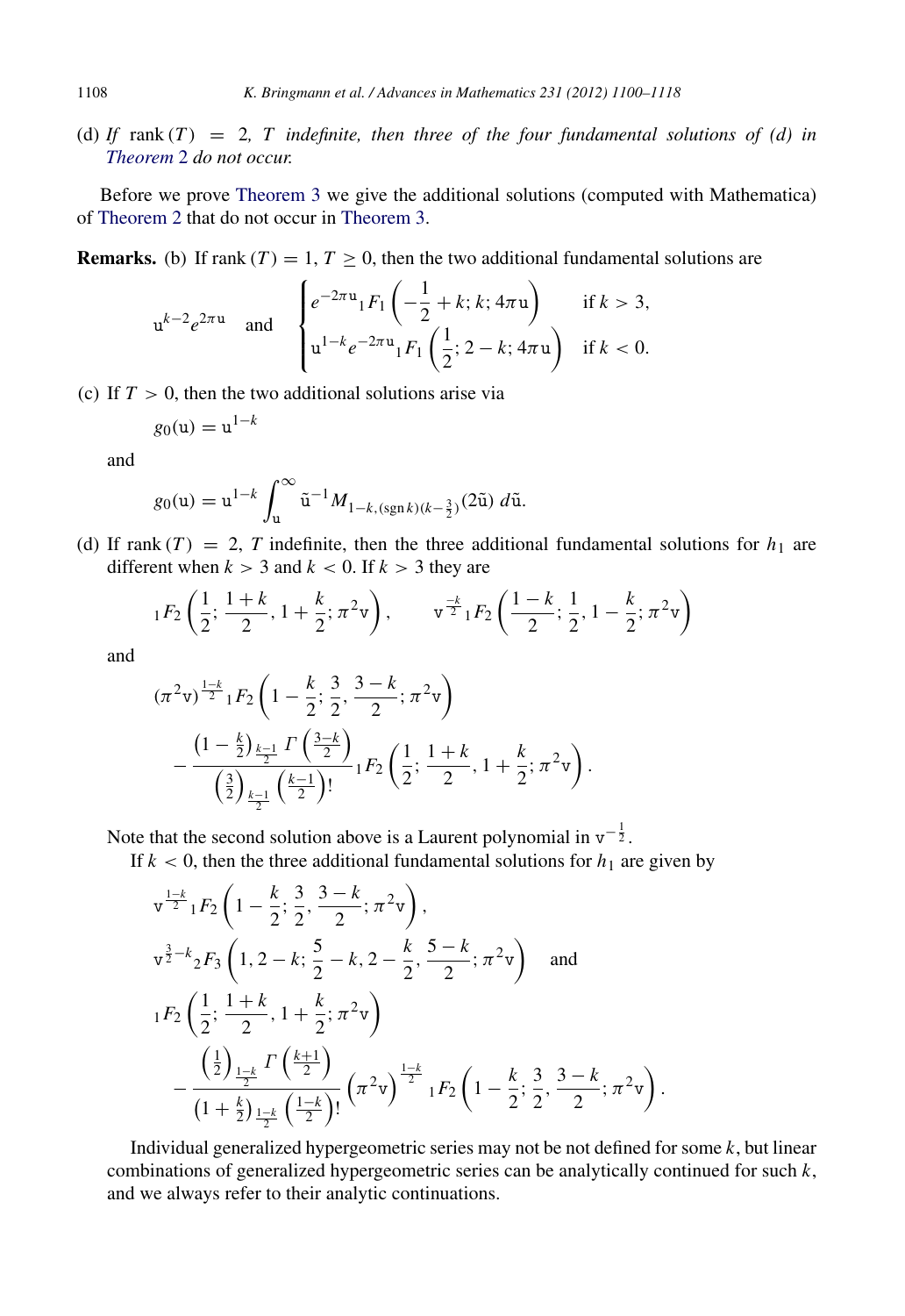**Proof of Theorem 3.** We used Mathematica to find the explicit solutions for  $a(Y, T)$  in [Theorem 2.](#page-5-1) It is easy to see that the functions in  $(a)$ – $(c)$  of [Theorem 3](#page-7-0) and the functions in  $(b)$ and (c) of the remarks to [Theorem 3](#page-7-0) are indeed solutions, and also that the functions in  $(a)$ –(c) of [Theorem 3](#page-7-0) yield solutions that satisfy the growth condition (3) of [Definition 1.](#page-4-0) The case where  $T$  is indefinite is more complicated. We will first verify directly that the functions in (d) of the remarks to [Theorem 3](#page-7-0) are solutions. Then we will show that no linear combination of the solutions given in the remarks to [Theorem 3](#page-7-0) satisfies the growth condition (3) of [Definition 1.](#page-4-0) Finally, we will show that for  $T > 0$  and  $k > 3$  any possible nontrivial solution is not in the kernel of  $\xi_{\frac{1}{2},k-\frac{1}{2}}^{(2)}$ .

The computations are quite involved and where partially performed with the help of Sage [\[31\]](#page-18-20) and Singular [\[8\]](#page-17-8). The computer code is posted on the author's homepages.

Let  $T$  be indefinite. We confirm that the functions in (d) of the remarks to [Theorem 3](#page-7-0) are solutions for  $a(Y, T)$  in [Theorem 2](#page-5-1) by showing that for generic k the following generalized hypergeometric series are the solutions for  $h_1(v)$  in (d) of [Theorem 2:](#page-5-1)

<span id="page-9-1"></span>
$$
{}_{1}F_{2}\left(\frac{1}{2};\frac{1+k}{2},1+\frac{k}{2};\frac{v}{4}\right), \qquad v^{-\frac{k}{2}} {}_{1}F_{2}\left(\frac{1-k}{2};\frac{1}{2},1-\frac{k}{2};\frac{v}{4}\right),
$$
  
\n
$$
v^{\frac{1-k}{2}} {}_{1}F_{2}\left(1-\frac{k}{2};\frac{3}{2},\frac{3-k}{2};\frac{v}{4}\right), \text{ and}
$$
  
\n
$$
v^{\frac{3}{2}-k} {}_{2}F_{3}\left(1,2-k;\frac{5}{2}-k,2-\frac{k}{2},\frac{5-k}{2};\frac{v}{4}\right).
$$
\n(14)

We will need the following lemma on generalized hypergeometric series with parameters  $\mathbf{a} = a_1, \ldots, a_p$  and  $\mathbf{b} = b_1, \ldots, b_q$ , where  $a_i, b_j \in \mathbb{C}[k]$ .

<span id="page-9-0"></span>Lemma 1. *Suppose* D *is an order D linear differential operator on smooth functions of* v*. Assume that* D has coefficients in  $\mathbb{C}[v, k]$ *, and that these coefficients have maximal degree*  $m_v$  *in v.* If  $l$  ∈  $\mathbb{Z}$  *and all b<sub>i</sub>*<sup>*'s*</sup> *are either positive or nonintegral, then* 

$$
\mathcal{D} \mathbf{v}^l{}_p F_q(\mathbf{a}; \mathbf{b}; \mathbf{v}) = 0
$$

*if and only if the t-th coefficients*  $(l - D \le t \le l + D + m_v)$  *of*  $D v^l{}_p F_q(\mathbf{a}; \mathbf{b}; v)$  *vanish as functions of k.*

Proof. It suffices to prove that

$$
\mathcal{D} \mathbf{v}^l{}_p F_q(\mathbf{a}; \mathbf{b}; \mathbf{v}) = \mathbf{v}^{l-D} \left( {}_p F_q(\mathbf{a} + D; \mathbf{b} + D; \mathbf{v}) p_1 + p_2 \right)
$$

for some  $p_1, p_2 \in \mathbb{C}(k)[v]$  of degree at most  $2D + m_v$ . Without loss of generality let  $\mathcal{D} = \partial_v^i$ with  $i \in \{0, \ldots, D\}$  and, in particular,  $m_v = 0$ .

We proceed by mathematical induction on *D*. The case  $D = 0$  is clear. Suppose  $D =$  $c_1\partial_v\tilde{D}$  +  $c_2$  for some constants  $c_1$ ,  $c_2$  and an order  $D-1$  operator  $\tilde{D}$ . By induction hypothesis we have

$$
\tilde{\mathcal{D}} \mathbf{v}^l{}_p F_q(\mathbf{a}; \mathbf{b}; \mathbf{v}) = \mathbf{v}^{l-D+1} \left( {}_p F_q(\mathbf{a} + D - 1; \mathbf{b} + D - 1; \mathbf{v}) \tilde{p}_1 + \tilde{p}_2 \right),
$$

where  $\tilde{p}_1$ ,  $\tilde{p}_2$  have maximal degree 2*D* − 2. The definition of the generalized hypergeometric functions implies the relations

$$
\mathbf{v}^{l}{}_{p}F_{q}(\mathbf{a};\mathbf{b};\mathbf{v}) = \mathbf{v}^{l-1} \left( \prod_{i} a_{i} \prod_{j} b_{j}^{-1} \right) (\mathbf{v} + \mathbf{v}^{2}{}_{p}F_{q}(\mathbf{a} + 1; \mathbf{b} + 1; \mathbf{v}))
$$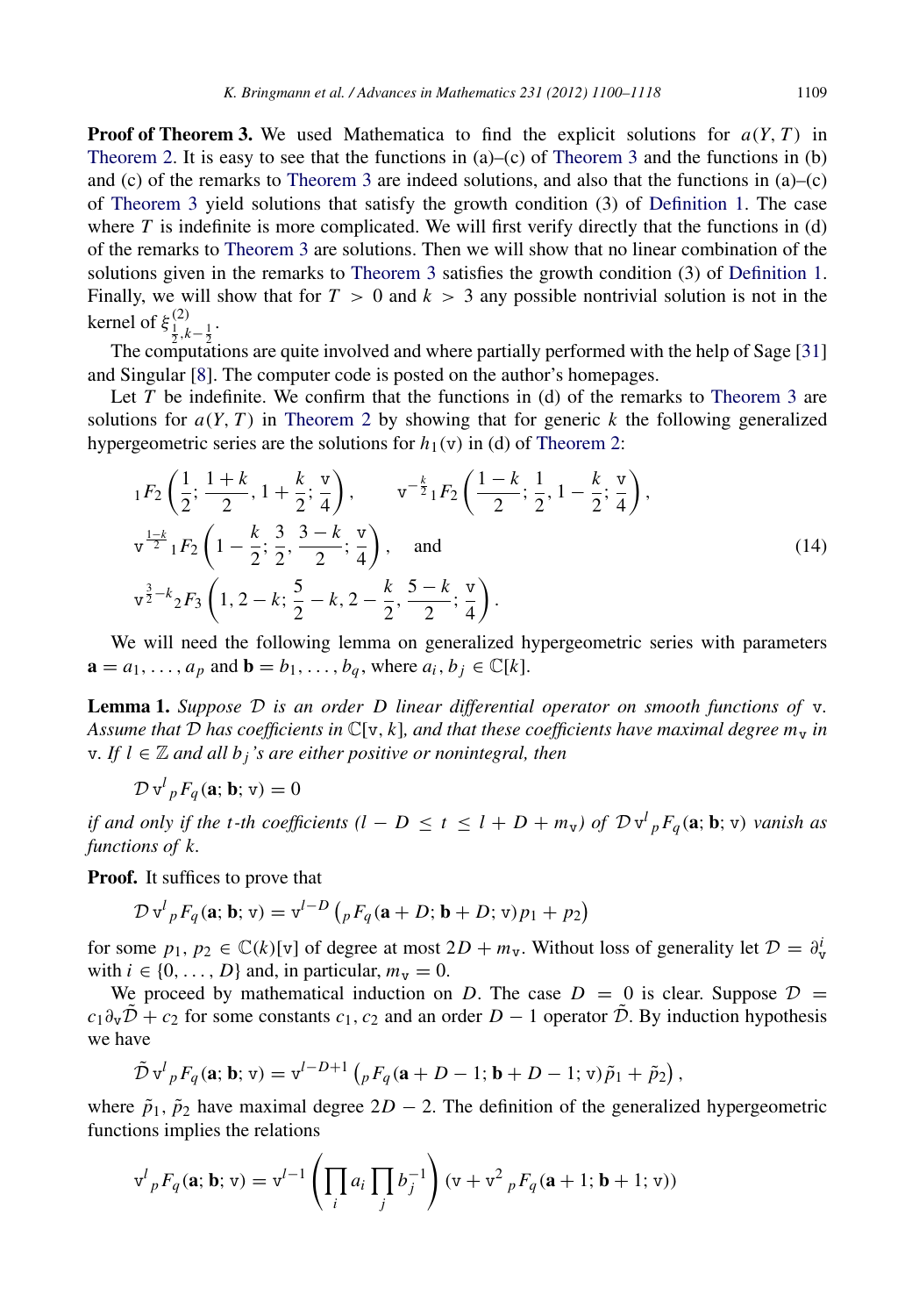and

$$
\partial_{\mathbf{v}} \mathbf{v}^l{}_p F_q(\mathbf{a}; \mathbf{b}; \mathbf{v}) = \mathbf{v}^{l-1} \left( \left( \prod_i a_i \prod_j b_j^{-1} \right) \mathbf{v}_p F_q(\mathbf{a}+1; \mathbf{b}+1; \mathbf{v}) + l_p F_q(\mathbf{a}; \mathbf{b}; \mathbf{v}) \right),
$$

which yield the claim.  $\square$ 

[Lemma 1](#page-9-0) allows us to reduce the proof to a computation of finitely many coefficients in a series expansion with respect to v. Note that the defining differential equations for  $h_0$  and  $h_1$  in (d) of [Theorem 2](#page-5-1) imply

<span id="page-10-0"></span>
$$
0 = -16v3 \partial_v^4 h_1 - 32(k+2)v^2 \partial_v^3 h_1 - 4(5k^2 + 15k + 7 - v)v \partial_v^2 h_1
$$
  
-2(2k<sup>3</sup> + 5k<sup>2</sup> + k - 2 - 2kv - 2v) \partial\_v h\_1 + (2k - 1) h\_1. (15)

By [Lemma 1,](#page-9-0) we only need to verify that  $11 (D = 4, m<sub>y</sub> = 3)$  coefficients of the left hand side of [\(15\)](#page-10-0) vanish if  $h_1$  is any of the generalized hypergeometric functions in [\(14\).](#page-9-1) With the help of Sage [\[31\]](#page-18-20) we found that these coefficients vanish indeed, which proves that the functions in [\(14\)](#page-9-1) are solutions for  $h_1(v)$  in (d) of [Theorem 2.](#page-5-1)

Now we show that no linear combination of the functions in  $(b)$ – $(d)$  of the remarks to [Theorem 3](#page-7-0) occurs as a solution for  $a(Y, T)$ . First, we also have to exclude the solution to the wave equation in [\(8\).](#page-5-2)

Consider  $T = 0$ . If  $U \in GL_2(\mathbb{Z})$ , then  $F({}^tUZU) = (\det U)^k F(Z) = \pm F(Z)$ . Hence  $a(Y, 0) = \pm a( UYU, 0)$ , and we used Sage [\[31\]](#page-18-20) and Singular [\[8\]](#page-17-8) to show that the solution in [\(8\)](#page-5-2) reduces to [\(13\).](#page-7-1)

For the remaining cases we will analyze the growth of Fourier coefficients. Note that if  $F(Z) = \sum_{T} a(Y, T) e^{2\pi i \operatorname{tr}(TX)} \in \widehat{\mathbb{M}}_k$ , then

$$
a(Y,T) = \int_{\mathbb{R}^3} F(Z)e^{-2\pi i \text{tr}(TX)} dX,
$$

and condition (3) of [Definition 1](#page-4-0) implies that  $a(Y, T)$  does not grow rapidly.

Consider rank  $(T) = 1$ . The asymptotic behavior of the exponential function and generalized hypergeometric series show that no linear combination of the functions in (b) of the remarks to [Theorem 3](#page-7-0) occurs as a solution for  $a(Y, T)$ .

To treat the case  $T > 0$  we will need the following lemma (see also [\[28\]](#page-18-17)), which uses the valuation of a Laurent polynomial in u normalized by

<span id="page-10-1"></span>
$$
\mathrm{val}_{\mathbf{u}} p := \max \{ l \in \mathbb{Z}: \mathbf{u}^{-l} p \in \mathbb{C}[\mathbf{u}] \}.
$$

Lemma 2. *Suppose that a sequence of Laurent polynomials l<sup>n</sup> in* u *satisfies a recursion of the form*

$$
l_{n+1} = \sum_{d=0}^{D} p_{n,d} l_n^{(d)},
$$

*where*  $D \geq 0$ ,  $l_n^{(d)}$  is the d-th derivative of  $l_n$ , and  $p_{n,d}$  are Laurent polynomials in  $u$  with  $\deg_{\mathbf{u}} p_{n,0} = 0$  and  $\deg_{\mathbf{u}} p_{n,d} < d$  for  $d \neq 0$ . Assume that the valuation of all  $p_{n,d}$  is uniformly *bounded, and let V be a lower bound on* valu(*pn*,*<sup>d</sup>* )−*d. Suppose that* (*n*|*V*|) *<sup>d</sup> pn*,*<sup>d</sup> has uniformly bounded coefficients as n*  $\rightarrow \infty$ *. If the leading coefficients of l<sub>0</sub> and*  $p_{n,0}$  *are positive, then there*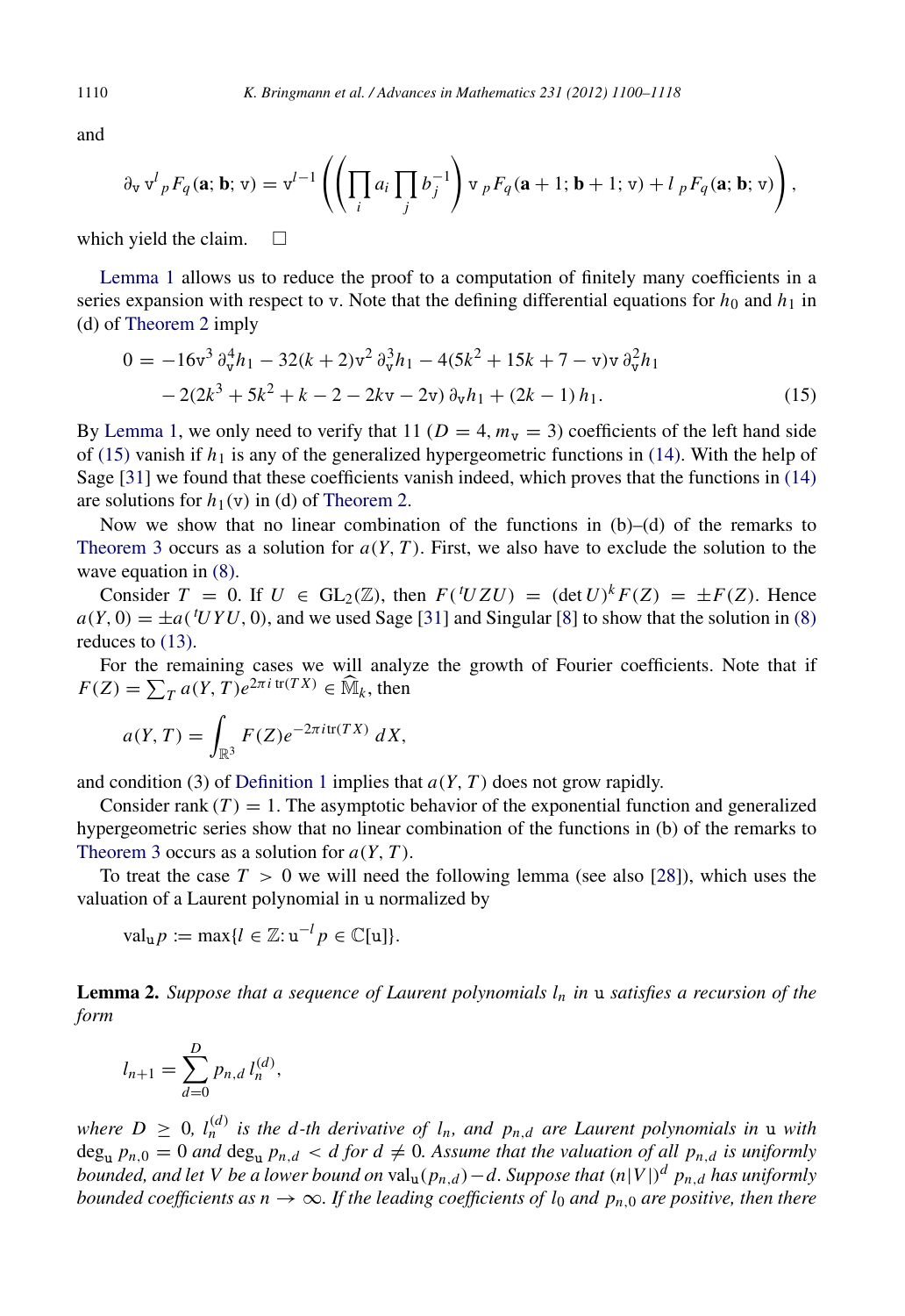*is a constant* κ *such that the series*

$$
\sum_{n=0}^{\infty} l_n \cdot \left(\frac{u}{\kappa}\right)^n \tag{16}
$$

*is well-defined as a formal Laurent series, and such that* [\(16\)](#page-11-0) *has bounded coefficients. If, in addition,*

$$
\binom{n-i+\# \{(d,j) : (p_{\tilde{n},d})_j \neq 0 \text{ for some } \tilde{n} \} - 1}{n-i}
$$
\n
$$
\cdot (|V| + |D_l| + (D_l - V_l))^{n-i} \left( \prod_{n'=j+1}^{n+j} (p_{n',0})_0 \right) \left( \max_{(d,j) \neq (0,0)} h_{d,j} \right)^{n-i} \tag{17}
$$

*is bounded for*  $n \geq 1$ *,*  $j \geq \deg_u l_0$ *, and*  $0 \leq i \leq \min\{n, \deg_u l_0 - \text{val}_u l_0\}$ *, where the first factor of* [\(17\)](#page-11-1) *is the usual binomial coefficient and*

$$
h_{d,j} := \left(\sum_{n'=0}^{n+j} \frac{(n'+1)^d | (p_{n',d})_j|}{(p_{n',0})_0}\right)^{\frac{1}{d-j}}
$$

*then*  $\kappa$  *can be chosen such that all coefficients of*  $u^j$  *with*  $j > deg_u l_0$  *in* [\(16\)](#page-11-0) *are positive. In particular, in this case* [\(16\)](#page-11-0) *grows rapidly as*  $u \rightarrow \infty$ *.* 

,

**Proof.** We prove the first part of [Lemma 2](#page-10-1) and for brevity we only sketch the quite technical proof of the second part (for more details see [\[28\]](#page-18-17)).

Write  $(p)_j$  for the *j*-th coefficient of a polynomial *p*. Set  $D_l := \deg_u l_0$ . The assumptions imply that deg<sub>u</sub>  $l_n \leq D_l$  and that the leading coefficient of  $l_n$  is positive. Let  $b \geq 1$  be a bound of  $(|\text{val}_{\text{u}}(l_0)| + (D_l - \text{val}_{\text{u}}(l_0)) + (n+1)|V| \leq \sum_{d,j} |(p_{n,d})_j|$  for all *n*. The valuation of  $l_n$  is bounded from below by  $\text{val}_{\text{u}}(l_0) + nV$ . Let *B* be a bound of the absolute values of the coefficients of  $l_0$ . Then an induction establishes that the absolute value of the coefficients of  $l_n$  is less than *B b<sup>n</sup>*. Choosing  $\kappa := 2b$  shows that the Laurent series [\(16\)](#page-11-0) is well-defined. Moreover, the *j*-th coefficient of [\(16\)](#page-11-0) is bounded by 2*B*, since

$$
\left|\sum_{n=0}^{\infty}\frac{(l_n)_{j-n}}{\kappa^n}\right|\leq \sum_{n=0}^{\infty}\frac{Bb^n}{\kappa^n}\leq 2B.
$$

To prove the second part, we will need to determine how the coefficients of  $l_n$  ( $n > 0$ ) depend on those of  $l_0$ . We decompose  $p_{n,d}$  into monomials, and with a slight abuse of notation we write (the non-commutative product)

$$
(l_n)_j = \left( \left( \prod_{n' < n} \sum_{d_{n'}, j'_{n'}} (p_{n', d_{n'}})_{j'_{n'}} \, \mathbf{u}^{j'_{n'}} \, \mathbf{\partial}^{d_{n'}}_{\mathbf{u}} \right) \sum_i (l_0)_i \, \mathbf{u}^i \right)_j,
$$

where one first differentiates with respect to  $\partial_{\bf u}^{d_0}$ , then  $\partial_{\bf u}^{d_1}$ where one first differentiates with respect to  $\partial_{u}^{u_0}$ , then  $\partial_{u}^{u_1}$ , etc. For each contribution,  $\sum_{n'} (d_{n'} - j'_{n'})$  is bounded by  $i - j$ . If  $(p_{n', d_{n'}})_{j'_{n'}} \neq 0$  and  $(d_{n'}, j'_{n'}) \neq (0, 0)$ , then  $d_{n'} - j'_{n'} > 0$ ,  $f'_{n'}$ ) is bounded by *i* − *j*. If  $(p_{n',d_{n'}})_{j'_{n'}}$  ≠ 0 and  $(d_{n'}, j'_{n'})$  $(a'_{n'}) \neq (0, 0)$ , then  $d_{n'} - j'_{n'}$  $n' > 0,$ and we find that the *j*-th coefficient of  $l_n$  only depends on  $(l_0)_i$  by means of "products"

$$
(p_{n,d_n})_{j'_n} \, \mathrm{u}^{j'_n} \, \partial_{\mathrm{u}}^{d_n} \, \cdots \, (p_{n',d_{n'}})_{j'_{n'}} \, \mathrm{u}^{j'_{n'}} \, \partial_{\mathrm{u}}^{d_{n'}} \, \cdots \, (p_{0,d_0})_{j'_0} \, \mathrm{u}^{j'_0} \, \partial_{\mathrm{u}}^{d_0} \, (l_0)_i \, \mathrm{u}^i,
$$

<span id="page-11-1"></span><span id="page-11-0"></span>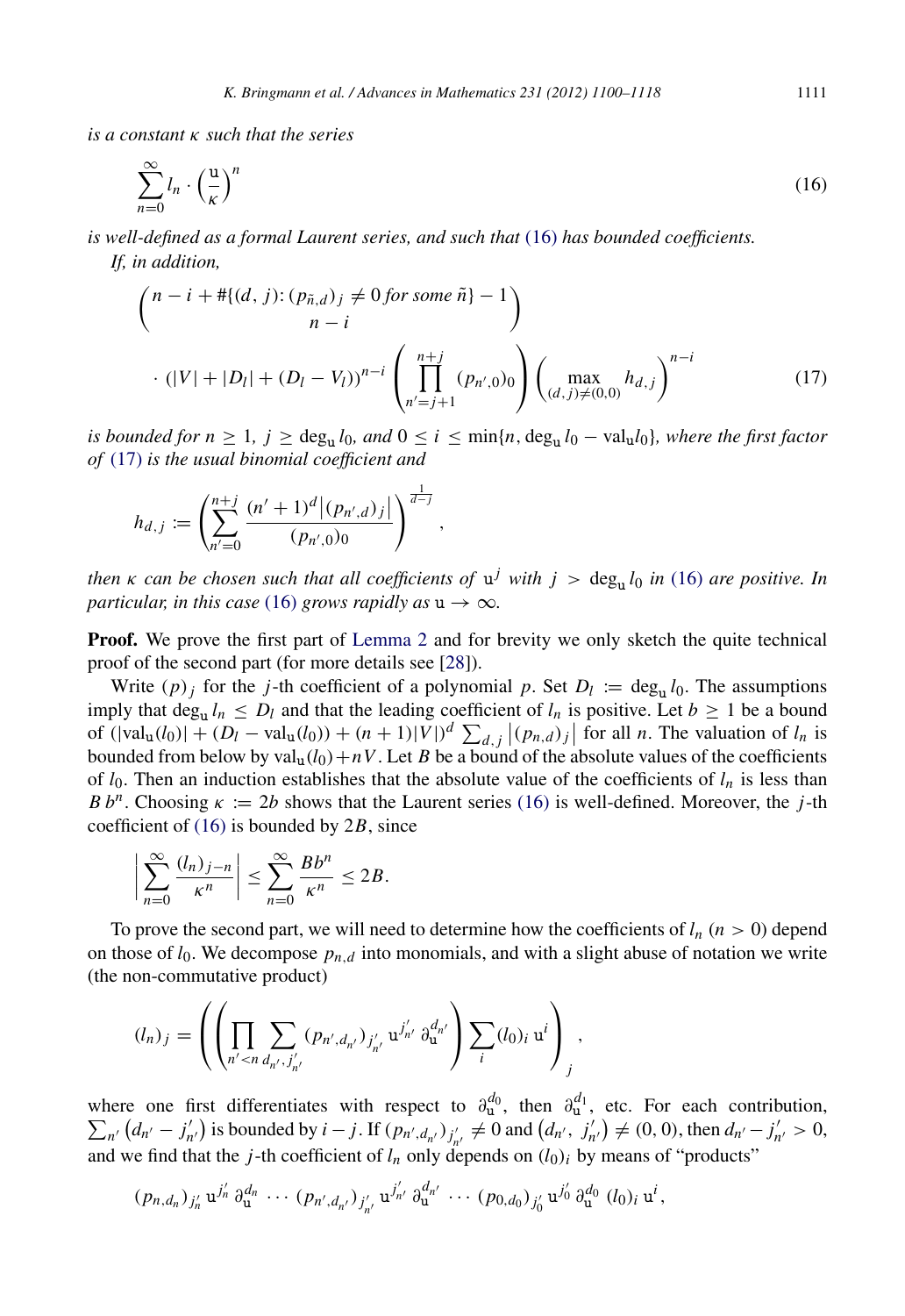with at most  $i - j$  pairs  $(d_{n'}, j'_{n'})$  $n'$ ) different from  $(0, 0)$ . The proof proceeds by using a refined version of this idea and by giving an upper bound on the number these products.

Consider  $T > 0$ . Set  $v = 0$  in  $\sum_{n=0}^{\infty} g_n (2\pi u) (4\pi^2 v)^n$  and use condition (3) of [Definition 1](#page-4-0) to see that  $g_0$  is of moderate growth. The solution  $\phi(u) = 0$  to the differential equation in (c) of [Theorem 2](#page-5-1) gives  $g_0(u) := c u^{1-k}$  for some  $c \in \mathbb{C}$ . Let  $l_0(u) := u^{1-k}$  and  $l_n := g_n$  as in (c) of [Theorem 2.](#page-5-1) We find that the hypotheses of [Lemma 2](#page-10-1) are satisfied (for details see [\[28\]](#page-18-17)). Choose  $\kappa$  according to the second part of [Lemma 2,](#page-10-1) such that  $\sum_{n=0}^{\infty} l_n(u) \left(\frac{u}{\kappa}\right)^n$  is well-defined. In particular, we can choose  $\kappa$  such that  $\sum_{n=0}^{\infty} l_n(u) v^n$  grows rapidly as  $u \to \infty$ , where  $v = \frac{u}{\kappa}$ . The *M*-Whittaker function is another solution to the differential equation in (c) of [Theorem 2,](#page-5-1) but  $M_{1-k,(\text{sgn }k)(k-\frac{3}{2})}(2\tilde{u})$  grows rapidly as  $\tilde{u} \to \infty$ . We conclude that the solutions to *g*<sub>0</sub> in (c) of the remarks to [Theorem 3](#page-7-0) lead to rapidly growing Fourier coefficients  $a(Y, T)$ , which proves the case  $T > 0$ .

Consider the case *T* indefinite. We will need the following lemma.

Lemma 3. *Suppose that k* < 0*. The ratio of the coefficient of* v *<sup>n</sup> of the power series expansion*

<span id="page-12-0"></span>
$$
\left(\frac{\mathbf{v}}{4}\right)^{\frac{3}{2}-k} {}_{2}F_{3}\left(1,2-k;\frac{5}{2}-k,2-\frac{k}{2},\frac{5-k}{2};\frac{\mathbf{v}}{4}\right)
$$

*and the coefficient of* v *<sup>n</sup> of the power series expansion*

$$
\left(\frac{\mathbf{v}}{4}\right)^{-\frac{k}{2}} {}_1F_2\left(\frac{1-k}{2};\frac{1}{2},1-\frac{k}{2};\frac{\mathbf{v}}{4}\right)
$$

*tends to zero as n*  $\rightarrow \infty$ *.* 

*In particular, any linear combination of the first and the second generalized hypergeometric series in (d) of the remarks to [Theorem](#page-7-0)* 3 *grows rapidly as*  $v \rightarrow \infty$ *.* 

**Proof.** The second generalized hypergeometric function of [Lemma 3](#page-12-0) equals, up to a polynomial,

$$
\left(\frac{\mathsf{v}}{4}\right)^{\frac{3}{2}-k} {}_1F_2\left(2-k; 2-\frac{k}{2}, \frac{5-k}{2}; \frac{\mathsf{v}}{4}\right).
$$

This allows us to compute the ratio of the coefficients of  $v^{\tilde{n}}$ , which tends to zero as  $\tilde{n} \to \infty$ .

The rapid growth of the linear combinations of the generalized hypergeometric series in [Lemma 3](#page-12-0) follows, since the coefficients of said linear combinations are almost all positive or almost all negative.  $\square$ 

We now argue that for every  $k \in \mathbb{Z}$  the three fundamental solutions given in (d) of the remarks to [Theorem 3](#page-7-0) lead to rapidly growing Fourier coefficients  $a(Y, T)$ . If the solution is a Laurent polynomial, then this follows from [Lemma 2.](#page-10-1) If not, it follows by setting  $u = 0$  in (d) of [Theorem 2](#page-5-1) and the fact that nonpolynomial generalized hypergeometric series grow rapidly towards infinity.

If  $k \geq 3$ , then the space of solutions for  $h_1$  in (d) of the remarks to [Theorem 3](#page-7-0) is spanned by two polynomials and a generalized hypergeometric series. In fact, the first and the third solution given in (d) of the remarks to [Theorem 3](#page-7-0) are, up to polynomials, multiples of each other. This can be seen by analyzing the Laurent series expansion of both solutions with respect to v (see [\[28\]](#page-18-17) for more details). Any solution that occurs must be a linear combination of the two polynomials only, since otherwise,  $a(Y, T)|_{u=0}$  grows rapidly. On the other hand, nonvanishing polynomial solutions lead to rapidly growing  $a(Y, T)$  by [Lemma 2,](#page-10-1) as in the case of  $T > 0$ . Hence neither of the three solutions can occur.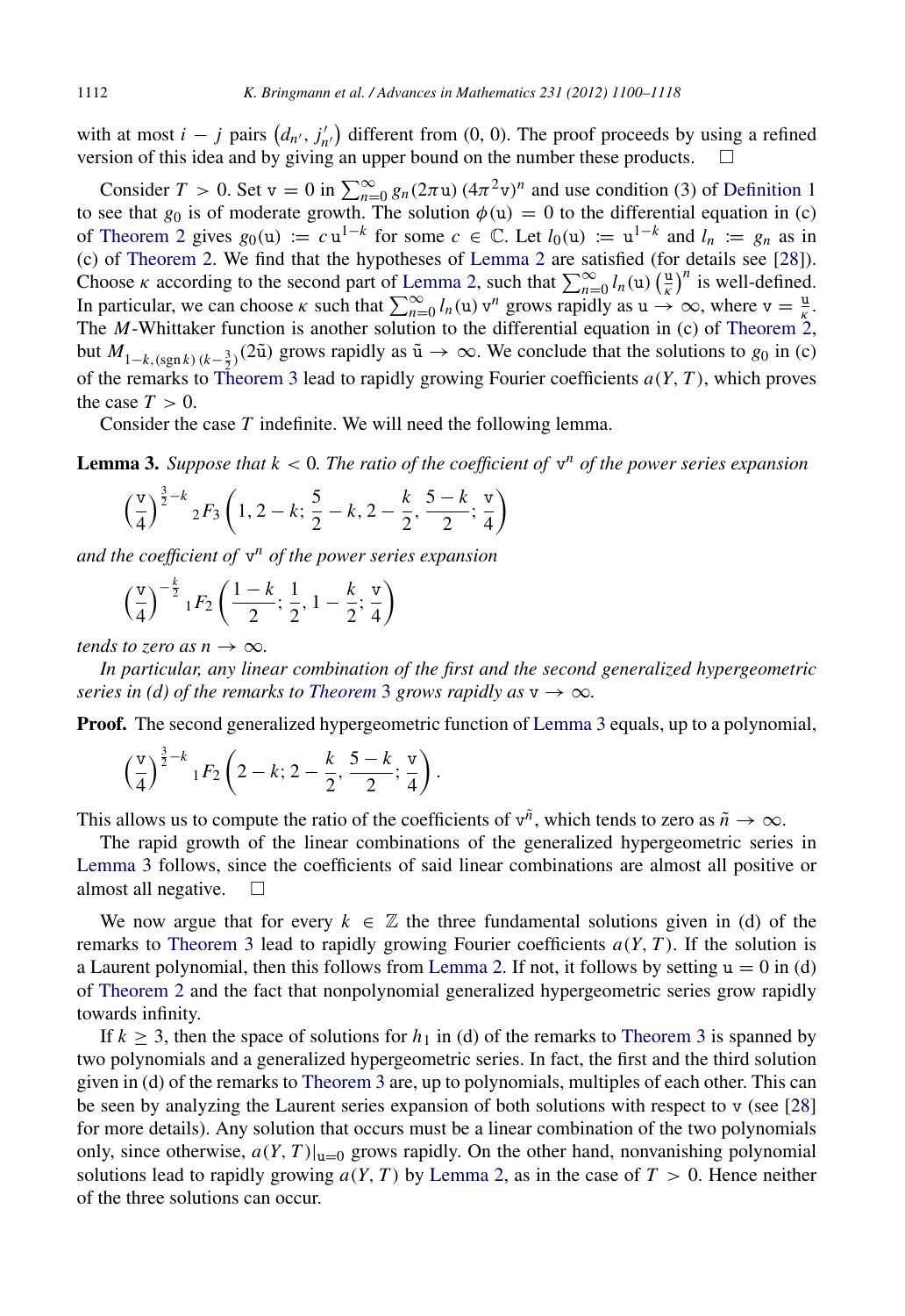We have to use a different argument if  $k < 0$ . [Lemma 3](#page-12-0) shows that any nonzero linear combination of the second and the third solution grows rapidly. [Lemma 2](#page-10-1) allows us to exclude the first solution, which coincides, up to a polynomial, with a multiple of the third solution. This yields the claim.

Finally, if  $T > 0$  and  $k > 3$ , then we will employ the asymptotic behavior of  $g_0$  to show that any possible nontrivial solution for  $a(Y, T)$  is not in the kernel of  $\xi_{\frac{1}{2},k-\frac{1}{2}}^{(2)}$ . We need to consider  $\phi$ to obtain the asymptotic behavior of  $g_0$ . For generic *k* the solutions for  $\phi^2$  are the two generalized hypergeometric series

$$
e^{-\tilde{u}}\tilde{u}^{k-1} {}_{1}F_{1}(1; 4-2k; \tilde{u}) \text{ and}
$$
  

$$
e^{-\tilde{u}}\tilde{u}^{2-k} {}_{1}F_{1}(2k-2; 2k-2; \tilde{u}).
$$

The following calculations can be performed with Sage [\[31\]](#page-18-20). The Laurent series expansions of the solutions to  $\phi$  around  $\tilde{u} = 0$  yield Laurent series expansions of  $\int \tilde{u}^{-1} \phi(2\tilde{u}) d\tilde{u}$ , i.e., (up to additive constants) Laurent series expansions of  $\psi$ . We can consider these Laurent series expansions as asymptotic expansions for  $\psi$  as  $u \to 0^+$ . Consequently, we may multiply the resulting expansions for  $(\partial_Z a(Y, I_2)e^{2\pi i t x}) e^{-2\pi i t x}$  by det  $Y^{k-\frac{1}{2}} \sim (\frac{u}{2})^{2k-1}$ .

Not all generalized hypergeometric series here are defined for integral *k*, but linear combinations admit analytic continuations (for details see [\[28\]](#page-18-17)). One finds that a linear combination of the generalized hypergeometric series above can only be in the kernel of  $\xi_{\frac{1}{2},k-\frac{1}{2}}^{(2)}$ if the limit of the asymptotic expansion of the linear combination of the corresponding  $g_0$  tends to zero. An inspection of the initial exponent of this expansion shows that this is not the case.  $\square$ 

# <span id="page-13-0"></span>3. Harmonic skew-Maass–Jacobi forms

The classical Jacobi forms in Eichler and Zagier [\[10\]](#page-17-1) are holomorphic functions. More generally, the Maass–Jacobi forms in Berndt and Schmidt [\[2\]](#page-17-2), Pitale [\[27\]](#page-18-4), and in [\[4,](#page-17-4)[5\]](#page-17-3) are realanalytic functions that are eigenfunctions of differential operators invariant under the action of the extended real Jacobi group. Another important class of Jacobi forms are Skoruppa's [\[29,](#page-18-2)[30\]](#page-18-3) skew-holomorphic Jacobi forms, which are real-analytic in  $\tau \in \mathbb{H}$ , holomorphic in  $z \in \mathbb{C}$ , and annihilated by the heat operator

$$
L_m:=8\pi im\partial_{\tau}-\partial_{zz}.
$$

We now introduce necessary notation to define harmonic skew-Maass–Jacobi forms, which are real-analytic extensions of skew-holomorphic Jacobi forms.

Let  $\Gamma^J := SL_2(\mathbb{Z}) \ltimes \mathbb{Z}^2$  be the Jacobi group. For fixed integers *k* and *m*, define the following slash operator on functions  $\phi: \mathbb{H} \times \mathbb{C} \to \mathbb{C}$ :

<span id="page-13-1"></span>
$$
\left(\phi\big|_{k,m}^{sk}A\right)(\tau,z) := \phi\left(\frac{a\tau+b}{c\tau+d}, \frac{z+\lambda\tau+\mu}{c\tau+d}\right)(c\overline{\tau}+d)^{1-k}|c\tau+d|^{-1}
$$

$$
\times e^{2\pi i m\left(-\frac{c(z+\lambda\tau+\mu)^2}{c\tau+d}+\lambda^2\tau+2\lambda z\right)}
$$
(18)

for all  $A = \begin{bmatrix} \begin{pmatrix} a & b \\ c & d \end{pmatrix}, (\lambda, \mu) \end{bmatrix} \in \Gamma^J$ . Note that [\(18\)](#page-13-1) can be extended to an action  $\begin{bmatrix} s^k, \mathbb{R} \\ k, m \end{bmatrix}$ of the extended real Jacobi group on  $\mathbb{C}^{\infty}(\mathbb{H} \times \mathbb{C})$ . The center of the universal enveloping algebra of the extended real Jacobi group is generated by a linear element and a cubic element, the *Casimir element*. The linear element acts by scalars under  $\big|_{k,m}^{s,k,\mathbb{R}}$  and the action of the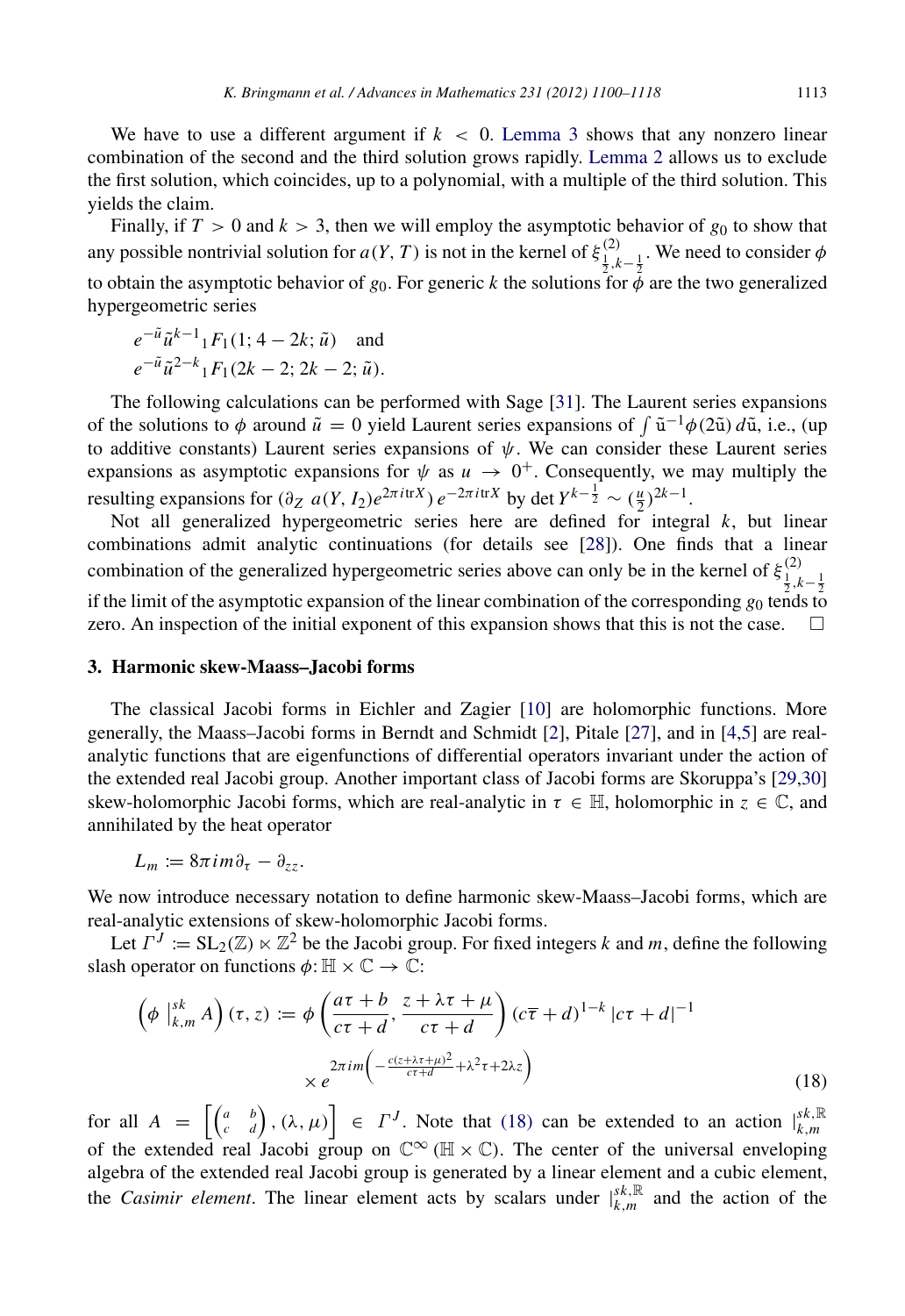Casimir element under  $\binom{s}{k,m}$  is given (up to the constant  $8\pi i m \left( \frac{5}{8} + \frac{3(1-k)-(1-k)^2}{2} + 1 - 2k \right) =$  $8\pi$ *im*  $\left(\frac{21}{8} - \frac{5k+k^2}{2}\right)$  $\left(\frac{+k^2}{2}\right)$ ) by the following differential operator:

$$
C_{k,m}^{sk} := -2(\tau - \overline{\tau})^2 \partial_{\overline{\tau}} L_m + (2k - 1)(\tau - \overline{\tau}) L_m
$$
  
+2(1 - k)(\tau - \overline{\tau}) \partial\_{z\overline{z}} + 2(\tau - \overline{\tau})(z - \overline{z}) \partial\_{z\overline{z}}  
- 16\pi im(\tau - \overline{\tau})(z - \overline{z}) \partial\_{\tau\overline{z}} + 8\pi im(1 - k)(z - \overline{z}) \partial\_{\overline{z}}  
+ 2(\tau - \overline{\tau})^2 \partial\_{\tau\overline{z}} + (4\pi im(z - \overline{z})^2 + (\tau - \overline{\tau})) \partial\_{\overline{z}\overline{z}} + 2(\tau - \overline{\tau})(z - \overline{z}) \partial\_{z\overline{z}\overline{z}}.

In particular,  $C_{k,m}^{sk}$  commutes with the action in [\(18\),](#page-13-1) i.e., if  $A \in \Gamma^J$ , then

<span id="page-14-0"></span>
$$
\left(\mathcal{C}_{k,m}^{sk}\phi\right)|_{k,m}^{sk} A = \mathcal{C}_{k,m}^{sk}\left(\phi\right)|_{k,m}^{sk} A\right).
$$

**Definition 2.** A real-analytic function  $\phi: \mathbb{H} \times \mathbb{C} \to \mathbb{C}$  is a harmonic skew-Maass–Jacobi form of weight *k* and index  $m > 0$  if the following conditions hold:

- (1) For all  $A \in \Gamma^J$ ,  $\phi$ *sk*  $\int_{k,m}^{s_K} A = \phi.$
- (2) We have that  $C_{k,m}^{sk}(\phi) = 0$ . *k*,*m*
- (3) We have that  $\phi(\tau, z) = O\left(e^{ay}e^{2\pi m v^2/y}\right)$  as  $y \to \infty$  for some  $a > 0$ , and where  $y = \text{Im}(\tau)$ and  $v = \text{Im}(z)$ .

We are especially interested in harmonic skew-Maass–Jacobi forms, which are holomorphic in z; we denote the space of such forms by  $\widehat{J}_{k,m}^{s,k}$ .

**Remarks.** (a) One finds that every  $\phi \in \widehat{\mathbb{J}}_{k,m}^{sk}$  has a Fourier expansion of the form

<span id="page-14-1"></span>
$$
\phi(\tau, z) = y^{\frac{3}{2} - k} \sum_{\substack{n, r \in \mathbb{Z} \\ D = 0}} c^0(n, r) q^n \zeta^r
$$
  
+ 
$$
\sum_{\substack{n, r \in \mathbb{Z} \\ D \gg -\infty}} c^+(n, r) e^{-\frac{\pi D y}{m}} q^n \zeta^r + \sum_{\substack{n, r \in \mathbb{Z} \\ D \ll \infty}} c^-(n, r) H\left(\frac{\pi D y}{2m}\right) e^{-\frac{\pi D y}{2m}} q^n \zeta^r. (19)
$$

Here  $D := r^2 - 4mn$  and  $H(w) := e^{-w} \int_{-2w}^{\infty} e^{-t} t^{\frac{1}{2} - k} dt$  converges for  $k < \frac{3}{2}$  and has a holomorphic continuation in *k* if  $w \neq 0$  and if  $w < 0$ , then  $H(w) = e^{-w} \Gamma(\frac{3}{2} - k, -2w)$ (see also page 55 of [\[6\]](#page-17-7)).

- (b) If  $c^0(n, r) = 0$  and  $c^-(n, r) = 0$  in [\(19\),](#page-14-1) then  $\phi$  is a weak skew-holomorphic Jacobi form as in [\[5\]](#page-17-3). If, in addition,  $c^+(n, r) = 0$  for all  $D < 0$  (resp.  $D \le 0$ ), then  $\phi$  is a skew-holomorphic Jacobi form (resp. skew-holomorphic Jacobi cusp form) of weight *k* and index *m* as in [\[29,](#page-18-2) [30\]](#page-18-3). We denote the spaces of weak skew-holomorphic Jacobi forms and skew-holomorphic Jacobi forms, each of weight *k* and index *m*, by  $J_{k,m}^{\tilde{s}\tilde{k}!}$  and  $J_{k,m}^{sk}$ , respectively.
- (c) The harmonic Maass–Jacobi forms in [\[5\]](#page-17-3) are real-analytic functions  $\phi: \mathbb{H} \times \mathbb{C} \to \mathbb{C}$  which are in the kernel of  $C^{k,m} := \frac{1}{8\pi im} \left( y^{\frac{1}{2} - k} C^{sk}_{1-k,m} y^{k-\frac{1}{2}} + 2k - 1 \right)$  and invariant under the usual Jacobi slash-operator  $\big|_{k,m}$ . Recall that  $\big|_{k,m}$  is as in [\(18\),](#page-13-1) except that  $(c\overline{\tau} + d)^{1-k} |c\tau + d|^{-1}$ in [\(18\)](#page-13-1) is replaced by  $(c\tau + d)^{-k}$ . Note also that  $C^{\frac{1}{2},m} = \frac{1}{8\pi im} C^{\frac{sk}{2}}_{\frac{1}{2},m}$ .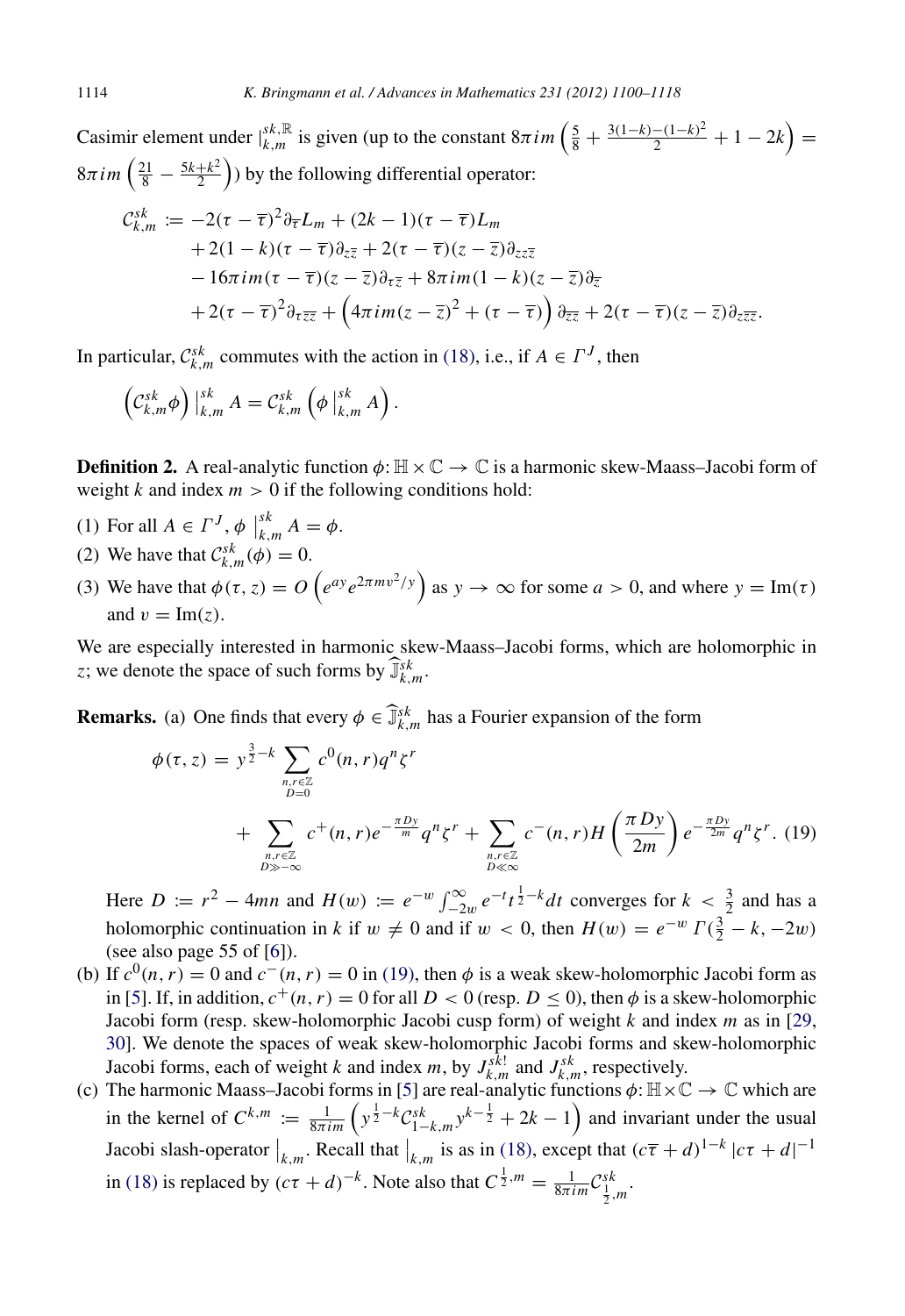(d) Bruinier and Funke's differential operator ξ*k* plays an important role in the theory of harmonic weak Maass forms. The differential operator ξ*k*,*<sup>m</sup>* in [\[5\]](#page-17-3) is the corresponding operator for harmonic Maass–Jacobi forms, and there is also an analogous operator  $\xi_{k,m}^{s,k}$  for harmonic skew-Maass–Jacobi forms. Specifically, note that

$$
D_{-}^{sk} := \frac{y^2}{4\pi m} L_m
$$

is a "lowering" operator, i.e., if  $\phi$  is a smooth function on  $\mathbb{H} \times \mathbb{C}$  and if  $A \in \Gamma^J$ , then

$$
\left(D_{-}^{sk}\phi\right)\big|_{k-2,m}^{sk}A=D_{-}^{sk}\left(\phi\big|_{k,m}^{sk}A\right).
$$

Set

$$
\xi_{k,m}^{sk} := y^{k-\frac{5}{2}} D_{-}^{sk} = \frac{y^{k-\frac{1}{2}}}{4\pi m} L_m.
$$
\n(20)

Then a direct computation shows that

$$
\xi_{k,m}^{sk}:\widehat{\mathbb{J}}_{k,m}^{sk}\to J_{3-k,m}^{!},
$$

where  $J_{k,m}^!$  denotes the space of weak Jacobi forms of weight *k* and index *m* (see also [\[5\]](#page-17-3)). The main results of [\[5\]](#page-17-3) can be extended to harmonic skew-Maass–Jacobi forms. Specifically, one can define skew-Maass-Jacobi–Poincaré series, which are mapped under  $\xi_{k,m}^{s,k}$  to holomorphic Jacobi–Poincaré series and which satisfy Zagier-type dualities when k is replaced by  $3 - k$ .

### <span id="page-15-0"></span>4. Kohnen's limit process

In this section, we will first employ Kohnen's work [\[16\]](#page-18-10) to find the limit [\(2\)](#page-1-1) in case of the Poincaré–Eisenstein series  $P_{k,s}$  in [\(7\)](#page-4-2) for  $s = 0$  and  $s = \frac{3}{2} - k$ . This will then allow us to perform the limit process for arbitrary  $F \in \widehat{\mathbb{M}}_k$  and to prove [Theorem 1.](#page-2-1)

<span id="page-15-1"></span>**Theorem 4.** Let  $\phi_m(\tau, z, y')$  be the m-th Fourier–Jacobi coefficient of  $P_{k,s}(Z)$  as in [\(1\)](#page-1-0). If *m* > 0, then the limit in [\(2\)](#page-1-1) exists for  $s = 0, k > 3$  and for  $s = \frac{3}{2} - k, k < 0$ , and we *have:*

(a) If 
$$
s = 0
$$
 and  $k > 3$ , then  $y^{\frac{1}{2} - k} \mathcal{L} \left( \det Y^{k - \frac{1}{2}} \phi_m \right) \in J_{k,m}^{sk}$ .  
\n(b) If  $s = \frac{3}{2} - k$  and  $k < 0$ , then  $y^{\frac{1}{2} - k} \mathcal{L} \left( \det Y^{k - \frac{1}{2}} \phi_m \right) \in \widehat{\mathbb{J}}_{k,m}^{sk}$ 

*Moreover, the limits in (a) and (b) are not identically zero (k is odd by assumption).*

**Proof.** Let  $k' \in \mathbb{Z}$  and let  $s' \in \mathbb{C}$  such that  $Re(s') > \frac{3-k'}{2}$  $\frac{-k}{2}$ . Kohnen [\[16\]](#page-18-10) considers

$$
\mathcal{E}_{k',s'}(Z) := \sum_{M \in \Gamma_{\infty} \backslash \Gamma} \left( (\det Y)^{s'}|_{(k',0)} M \right)(Z),\tag{21}
$$

*.*

and he points out (see p. 85 of [\[16\]](#page-18-10)) that applying the limit process [\(2\)](#page-1-1) to  $\mathcal{E}_{k',s'}$  yields a finite linear combination of Jacobi–Poincaré series of the form

$$
P_{k',m,s'}(\tau,z) := \sum_{A \in \Gamma_{\infty}^J \backslash \Gamma^J} \left( y^{s'} \big|_{k',m} A \right) (\tau,z). \tag{22}
$$

Here  $\Gamma_{\infty}^{J} := \left\{ \begin{bmatrix} 1 & \eta \\ 0 & 1 \end{bmatrix}, (0, n) \right\} \mid \eta, n \in \mathbb{Z} \right\}$  and  $\big|_{k', m}$  is again the usual Jacobi slash-operator.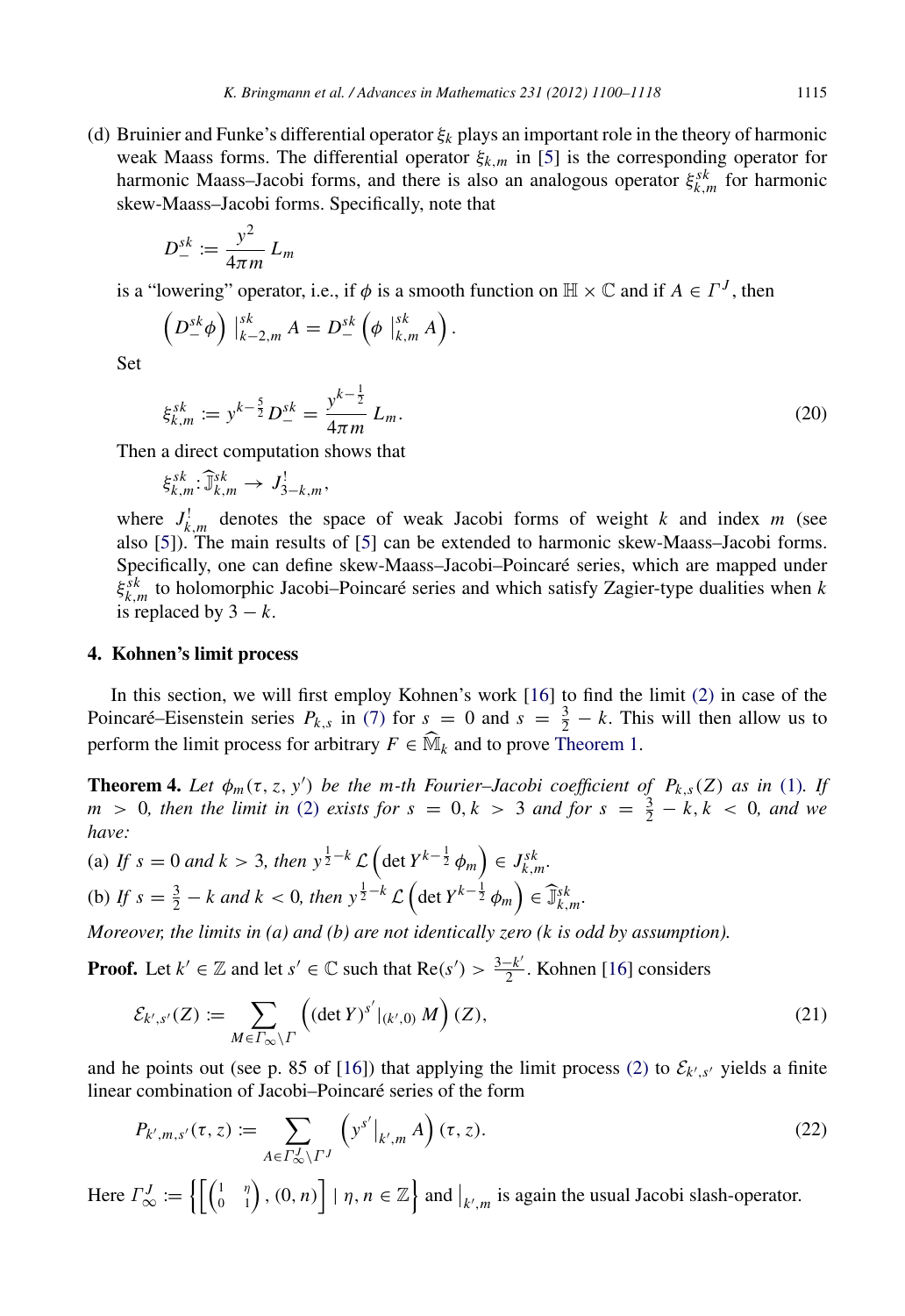(a) If  $s' = k - \frac{1}{2}$  and  $k' = 1 - k$  ( $k > 3$ ), then  $\mathcal{E}_{1-k,k-\frac{1}{2}}(Z) = (\det Y)^{k-\frac{1}{2}} P_{k,0}(Z)$  and applying the limit process [\(2\)](#page-1-1) gives a finite linear combination of the form

$$
P_{1-k,m,k-\frac{1}{2}}(\tau,z) = y^{k-\frac{1}{2}} \underbrace{\sum_{A \in \Gamma_{\infty}^J \backslash \Gamma^J} \left(1 \big|_{k,m}^{sk} A\right)(\tau,z)}_{:=\phi(\tau,z)},
$$

where  $\phi \in J_{k,m}^{sk}$  is the usual skew-holomorphic Jacobi–Eisenstein series, which does not vanish (*k* is odd).

(b) If  $s' = 1$  and  $k' = 1 - k$  ( $k < 0$ ), then  $\mathcal{E}_{1-k,1}(Z) = (\det Y)^{k-\frac{1}{2}} P_{k,\frac{3}{2}-k}(Z)$  and applying the limit process [\(2\)](#page-1-1) gives a finite linear combination of the form

$$
P_{1-k,m,1}(\tau,z) = y^{k-\frac{1}{2}} \underbrace{\sum_{A \in \Gamma_{\infty}^{J} \backslash \Gamma^{J}} \left(y^{\frac{3}{2}-k} \Big|_{k,m}^{sk} A\right)(\tau,z)}_{:=\psi(\tau,z)}.
$$

It is easy to check that  $\psi \in \widehat{\mathbb{J}}_{k,m}^{s,k}$ . Finally,  $\psi$  is not identically zero, since

$$
\xi_{k,m}^{sk}(\psi) = \left(\frac{3}{2} - k\right) \sum_{A \in \Gamma_{\infty}^J \backslash \Gamma^J} \left(1 \big|_{3-k,m} A\right) (\tau, z)
$$

is a nonvanishing holomorphic Jacobi form of weight  $3 - k$  and index *m*. □

Now we give the proof of our main result.

**Proof of Theorem 1.** Let  $F(Z) = \sum_{T} a(Y, T) e^{2\pi i \text{ tr}(TX)} \in \widehat{\mathbb{M}}_k$  with Fourier–Jacobi expansion as in [\(1\),](#page-1-0) and suppose that  $\xi_{\frac{1}{2},k-\frac{1}{2}}^{(2)}(F) = 0$  if  $k > 3$ . Write  $T = \begin{pmatrix} n & r \\ r & m \end{pmatrix}$  and assume that  $m > 0$ . Note that if the limit  $\phi := y^{\frac{1}{2} - k} \mathcal{L} \left( \det Y^{k - \frac{1}{2}} \phi_m \right)$  exists, then it follows easily that  $\phi$  satisfies conditions (1) and (3) of [Definition 2.](#page-14-0) Moreover, if rank  $(T) = 2$ , then  $a(Y, T)$  has only one fundamental solution by [Theorem 3.](#page-7-0)

Consider the case  $T > 0$ . If  $k < 0$ , then the Fourier coefficients  $a(T)$  (for  $T > 0$ ) of the usual holomorphic Siegel–Eisenstein series of weight 3 − *k* are nonzero and [Proposition 2](#page-5-0) implies that the Fourier coefficients *b*(*Y*, *T*) (*T* > 0) of the Poincaré–Eisenstein series  $P_{k, \frac{3}{2} - k}$  are nonzero. Hence  $a(Y, T) = \lambda \cdot b(Y, T)$  for some  $\lambda \in \mathbb{C}$  and [Theorem 4](#page-15-1) yields the desired result. If  $k > 3$ , then  $a(Y, T) = 0$  due to the assumption  $\xi_{\frac{1}{2}, k-\frac{1}{2}}^{(2)}(F) = 0$ . Note that this assumption is necessary to our argument, since the Fourier coefficients  $b(Y, T)$  of  $P_{k,0}$  (for  $k > 3$ ) vanish for  $T > 0$ as can be seen from their integral representations in Section 18 of [\[23\]](#page-18-12) or from the fact that  $\xi_{\frac{1}{2},k-\frac{1}{2}}^{(2)}$  $(P_{k,0}) = 0$  [\(Proposition 2\)](#page-5-0).

Consider the case *T* indefinite. [Theorem 4](#page-15-1) asserts that Kohnen's limit process applied to  $P_{k,s}$  yields a nonvanishing skew-holomorphic Jacobi form if  $s = 0, k > 3$  and a nonvanishing harmonic skew-Maass–Jacobi if  $s = \frac{3}{2} - k$ ,  $k < 0$ . Thus, there exists an indefinite  $T' = \begin{pmatrix} * & * \\ * & m' \end{pmatrix}$ ∗ *m* ′ with  $m' > 0$  such that the coefficient  $a(Y, T')$  is a scalar multiple of a nonzero Fourier coefficient of the Poincaré–Eisenstein series  $P_{k,0}$  if  $k > 3$  or  $P_{k,\frac{3}{2}-k}$  if  $k < 0$ , and [Theorem 4](#page-15-1) yields the desired result for this particular *T'*. We have to show that the limit  $y' \rightarrow \infty$  of  $a(Y, T) \exp(2\pi i m\tau')$  exists for all indefinite *T*. Observe that every indefinite index *T* with  $m > 0$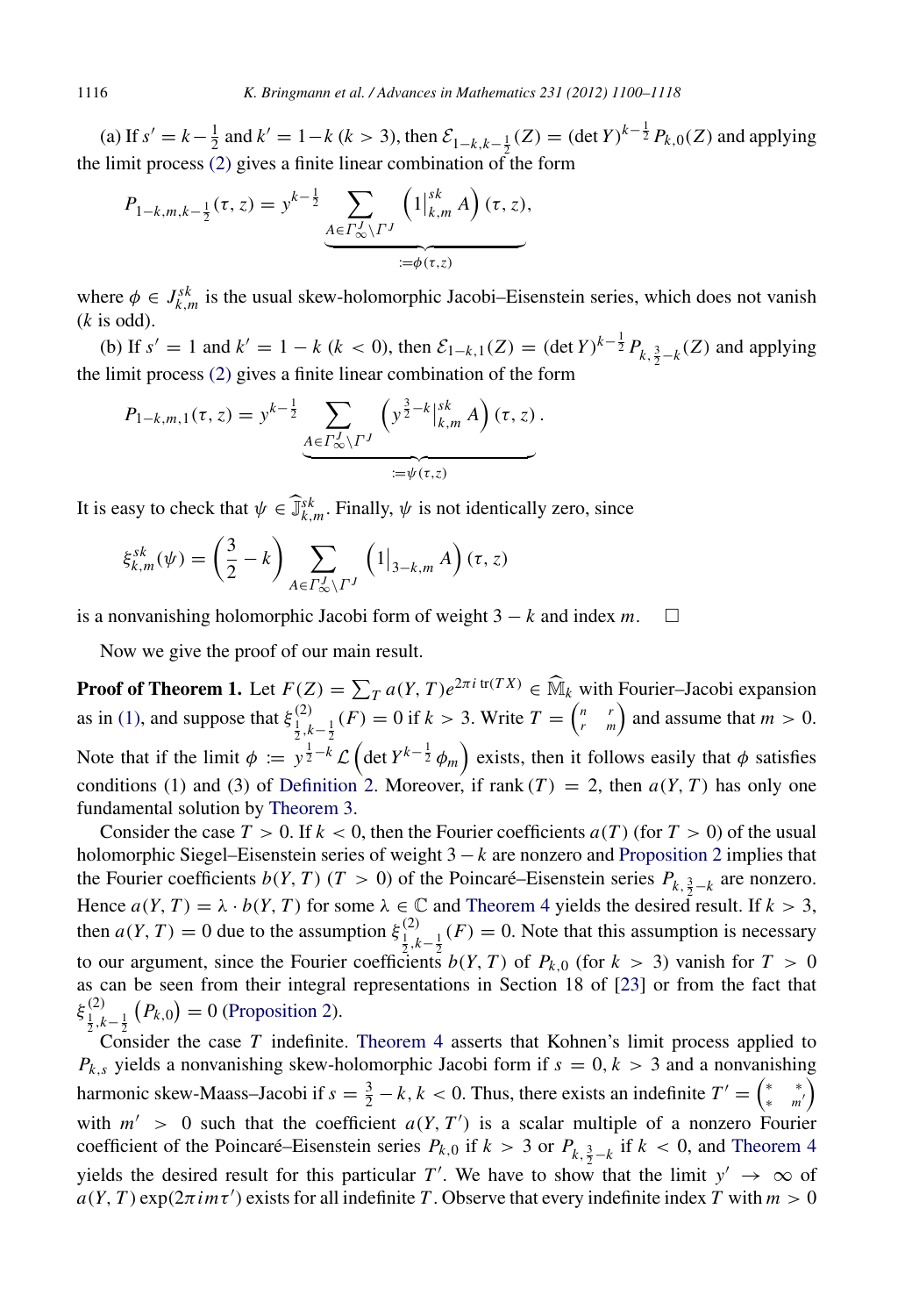can be written as  $T = HT'{}^tH$  for some real, invertible, upper triangular matrix *H*. One finds that the traces and determinants of  $({}^{t}HYH)T'$  and  $Y(HT'H) = YT$  are equal, and [Theorem 3](#page-7-0) implies that  $a({}^{t}HYH, T') = a(Y, HT' {}^{t}H) = a(Y, T)$ . Furthermore, if  $\begin{pmatrix} * & * \\ * & d \end{pmatrix}$  $_{22}$  := *d*, then  $T'_{22}$ <sup>(*t*</sup>*HZH*)<sub>22</sub> ~ (*HT'<sup>t</sup>H*)<sub>22</sub>*Z*<sub>22</sub> =  $m\tau'$  as  $y' \to \infty$ . Hence,

$$
\lim_{y' \to \infty} a(Y, T) \exp(2\pi i m \tau') = \lim_{y' \to \infty} a(Y, HT'^{t}H) \exp(2\pi i (HT'^{t}H)_{22}Z_{22})
$$

$$
= \lim_{y' \to \infty} a({}^{t}HYH, T') \exp(2\pi i T'_{22}({}^{t}HZH)_{22})
$$

exist.

It remains to consider the case with rank  $(T) = 1, T > 0$ . The explicit formula for  $a(Y, T)$  in (b) of [Theorem 3](#page-7-0) and the asymptotic behavior of the incomplete Gamma function [\(12\)](#page-7-2) and the *W*-Whittaker function [\(11\)](#page-7-3) imply that

<span id="page-17-10"></span>
$$
y^{\frac{1}{2}-k} \mathcal{L}\left(\det Y^{k-\frac{1}{2}} a(Y,T) e^{2\pi i (nx+2ru)}\right) = c_1 \frac{(4\pi)^{1-k}}{m} y^{\frac{3}{2}-k} e^{2\pi i (n\tau+2rz)} + c_2 \frac{(4\pi)^{\frac{1-k}{2}}}{m^{k-\frac{1}{2}}} e^{2\pi i (n\tau+2rz)},
$$
(23)

where  $c_1, c_2 \in \mathbb{C}$  are the constants in (b) of [Theorem 3.](#page-7-0) Observe that the right hand side of [\(23\)](#page-17-10) is in the kernel of  $C_{k,m}^{sk}$  and we conclude that  $y^{\frac{1}{2}-k} \mathcal{L}\left(\det Y^{k-\frac{1}{2}} \phi_m\right) \in \widehat{\mathbb{J}}_{k,m}^{sk}$ . If, in addition,  $k > 3$ , then  $\xi_{\frac{1}{2},k-\frac{1}{2}}^{(2)}(F) = 0$  and hence  $c_1 = 0$  by (b) of [Theorem 3.](#page-7-0) Finally, the second term on the right hand side of [\(23\)](#page-17-10) is in the kernel of the heat operator, i.e., if  $k > 3$ , then the right hand side of [\(23\)](#page-17-10) is a Fourier coefficient of a skew-holomorphic Jacobi form. We conclude that if  $k > 3$ , then  $y^{\frac{1}{2}-k} \mathcal{L} \left( \det Y^{k-\frac{1}{2}} \phi_m \right) \in J_{k,m}^{sk}.$   $\Box$ 

#### Acknowledgments

We are indebted to  $Oz$ lem Imamoglu for introducing the problem to us, and we thank her and Charles Conley for many helpful and inspiring conversations.

## References

- <span id="page-17-0"></span>[1] A. Andrianov, Modular descent and the Saito–Kurokawa conjecture, Invent. Math. 53 (3) (1979) 267–280.
- <span id="page-17-2"></span>[2] R. Berndt, R. Schmidt, Elements of the Representation Theory of the Jacobi Group, in: Progr. Math., vol. 163, Birkhäuser, Basel, 1998.
- <span id="page-17-9"></span>[3] A. Borel, Introduction to Automorphic Forms, in: Algebraic Groups and Discontinuous Subgroups (Proc. Sympos. Pure Math., Boulder, Colo., 1965), Amer. Math. Soc., 1966, pp. 199–210.
- <span id="page-17-4"></span>[4] K. Bringmann, M. Raum, O. Richter, Harmonic Maass–Jacobi forms with singularities and a theta-like decomposition, 2012. Preprint.
- <span id="page-17-3"></span>[5] K. Bringmann, O. Richter, Zagier-type dualites and lifting maps for harmonic Maass–Jacobi forms, Adv. Math. 225 (4) (2010) 2298–2315.
- <span id="page-17-7"></span>[6] J. Bruinier, J. Funke, On two geometric theta lifts, Duke Math. J. 125 (1) (2004) 45–90.
- <span id="page-17-6"></span>[7] A. Dabholkar, S. Murthy, D. Zagier, Quantum black holes and mock modular forms, 2011. Preprint.
- <span id="page-17-8"></span>[8] W. Decker, G.-M. Greuel, G. Pfister, H. Schönemann, Singular 3-1-1—a computer algebra system for polynomial computations, [http://www.singular.uni-kl.de.](http://www.singular.uni-kl.de)
- <span id="page-17-5"></span>[9] T. Eguchi, H. Ooguri, Y. Tachikawa, Notes on the *K*3 surface and the Mathieu group *M*24, Exp. Math. 20 (1) (2011) 91–96.
- <span id="page-17-1"></span>[10] M. Eichler, D. Zagier, The Theory of Jacobi Forms, Birkhäuser, Boston, 1985.